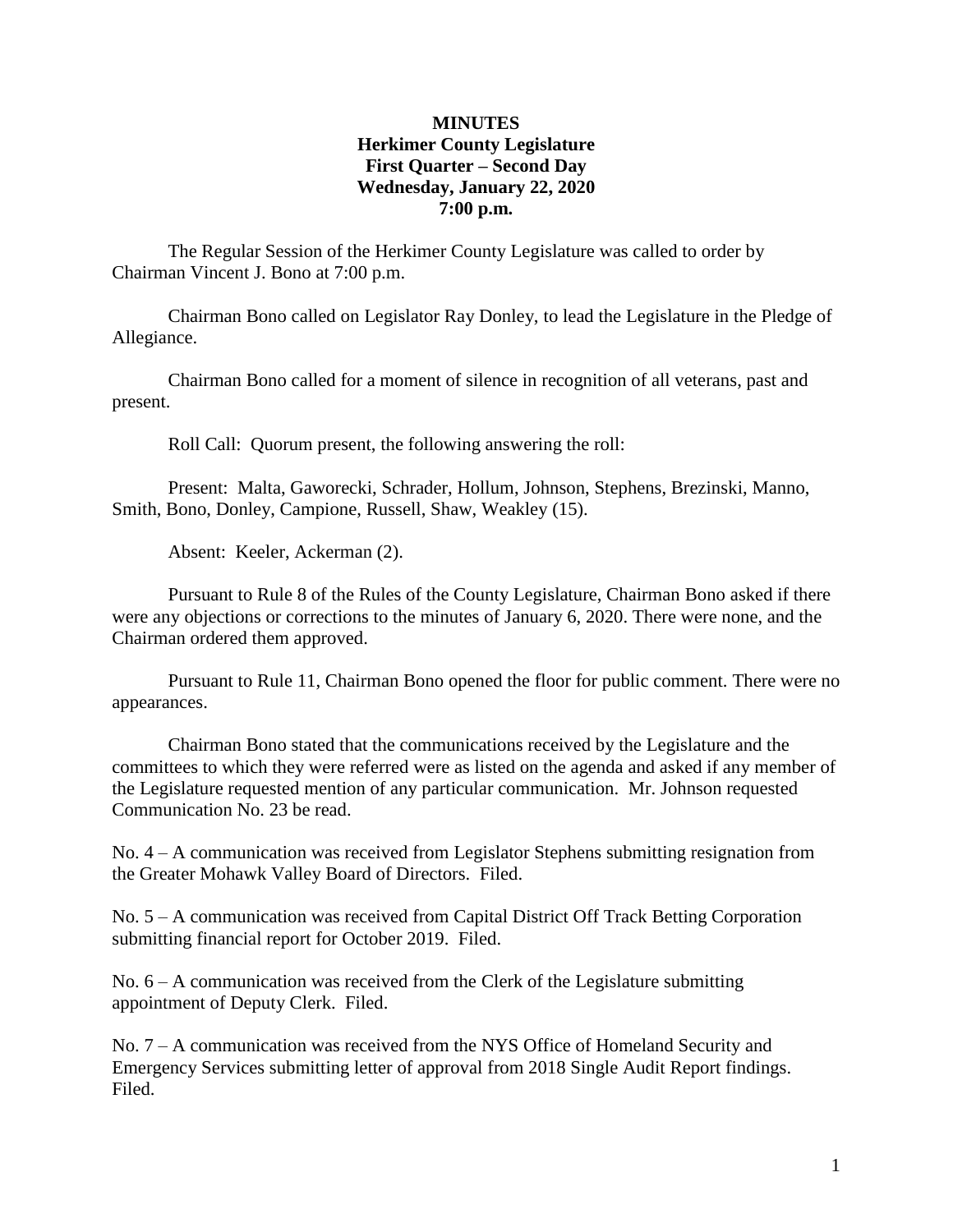No. 8 – A communication was received from Herkimer County Soil & Water Conservation District advising of monthly meeting. Filed.

No. 9 – A communication was received from Herkimer County Soil & Water Conservation District – Advising of monthly meeting. Filed.

No. 10 – A communication was received from Senator James L. Seward advising of receipt of Resolution No. 383 of 2019. Filed.

No. 11 – A communication was received from NYS Office of Homeland Security and Emergency Services advising of Grant. Filed.

No. 12 – A communication was received from Oneida-Herkimer Solid Waste Authority submitting adopted 2020 budget. Filed.

No. 13 – A communication was received from the President of HCCC expressing thanks to the Legislature. Filed.

No. 14 – A communication was received from the Deputy County Clerk – Submitting letter of resignation of County Attorney. Filed.

No. 15 – A communication was received from NYS Agriculture & Markets certifying district consolidation plan. Filed.

No. 16 – A communication was received from Homes & Community Renewal advising of Grant. Filed.

No. 17 – A communication was received from Senator James L. Seward advising of expiration of Herkimer County's sales and/or mortgage tax. Referred to the Committee on Ways & Means.

No. 18 – A communication was received from Regional Fish & Wildlife Management Board submitting letter of Board reappointments needed. Filed.

No. 19 – A communication was received from Barclay Damon submitting Article VII Application Supplemental Filing on behalf of New York Power Authority. Filed.

No. 20 – A communication was received from the County Attorney submitting Order of Designation of Assistant County Attorneys. Filed.

No. 21 – A communication was received from the County Auditor submitting letter appointing Deputy Auditor. Filed.

No. 22 – A communication was received from the Executive Director of the IDA requesting Resolution of support. Filed.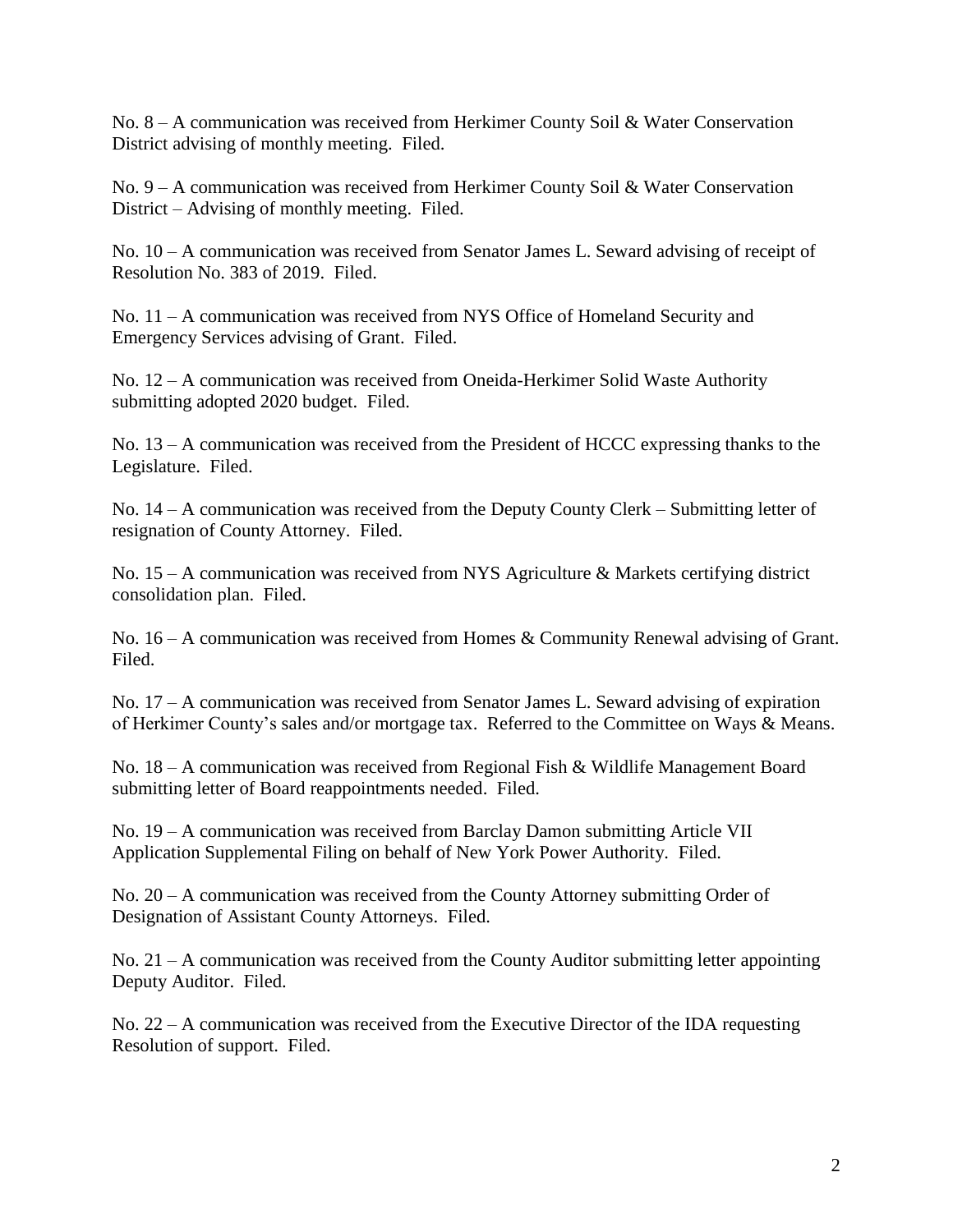No. 23 – A communication was received from the County Attorney submitting Summons with Complaint. Filed.

No. 24 – A communication was received from the Personnel Officer requesting approval of contract with Aquarius Capital. Referred to the Committee on Ways & Means.

No. 25 – A communication was received from the Sheriff submitting monthly report for October 2019. Referred to the Committee on Public Safety & Emergency Management.

No. 26 – A communication was received from the Director of Probation requesting renewal of Alternatives to Incarceration Contract. Referred to the Committee on Public Safety & Emergency Management and the Committee on Ways & Means.

No. 27 – A communication was received from the Director of Information Services submitting letter of cost to enhance search function of County Website. Referred to the Committee on Information Services and the Committee on Ways & Means.

No. 28 – A communication was received from the Budget Officer/Purchasing Agent requesting approval of bid for purchase of boiler for the Herkimer County Office building. Referred to the Committee on County Properties and the Committee on Ways & Means.

No. 29 – A communication was received from the Budget Officer/Purchasing Agent requesting to reject bids for Solar project. Referred to the Committee on County Properties and the Committee on Ways & Means.

No. 30 – A communication was received from the County Treasurer requesting renewal of contract with Three  $+$  One. Referred to the Committee on Ways & Means.

No. 31 – A communication was received from the Budget Officer/Purchasing Agent requesting to accept grant, amend budget and authorize e-signature in Sheriff's Department. Referred to the Committee on Public Safety & Emergency Management and the Committee on Ways & Means.

No. 32 – A communication was received from the Personnel Officer requesting to amend Salary Schedule V in Sheriff's Department. Referred to the Committee onPublic Safety & Emergency Management and the Committee on Ways & Means.

No. 33 – A communication was received from the Budget Officer/Purchasing Agent submitting request to renew contract with the NYS Office of Court Administration for Court Cleaning expenses. Referred to the Committee on Public Safety & Emergency Management and the Committee on Ways & Means.

No. 34 – A communication was received from the Budget Officer/Purchasing Agent requesting to accept grant and amend 2019 Budget in STOP-DWI. Referred to the Committee on Public Safety & Emergency Management and the Committee on Ways & Means.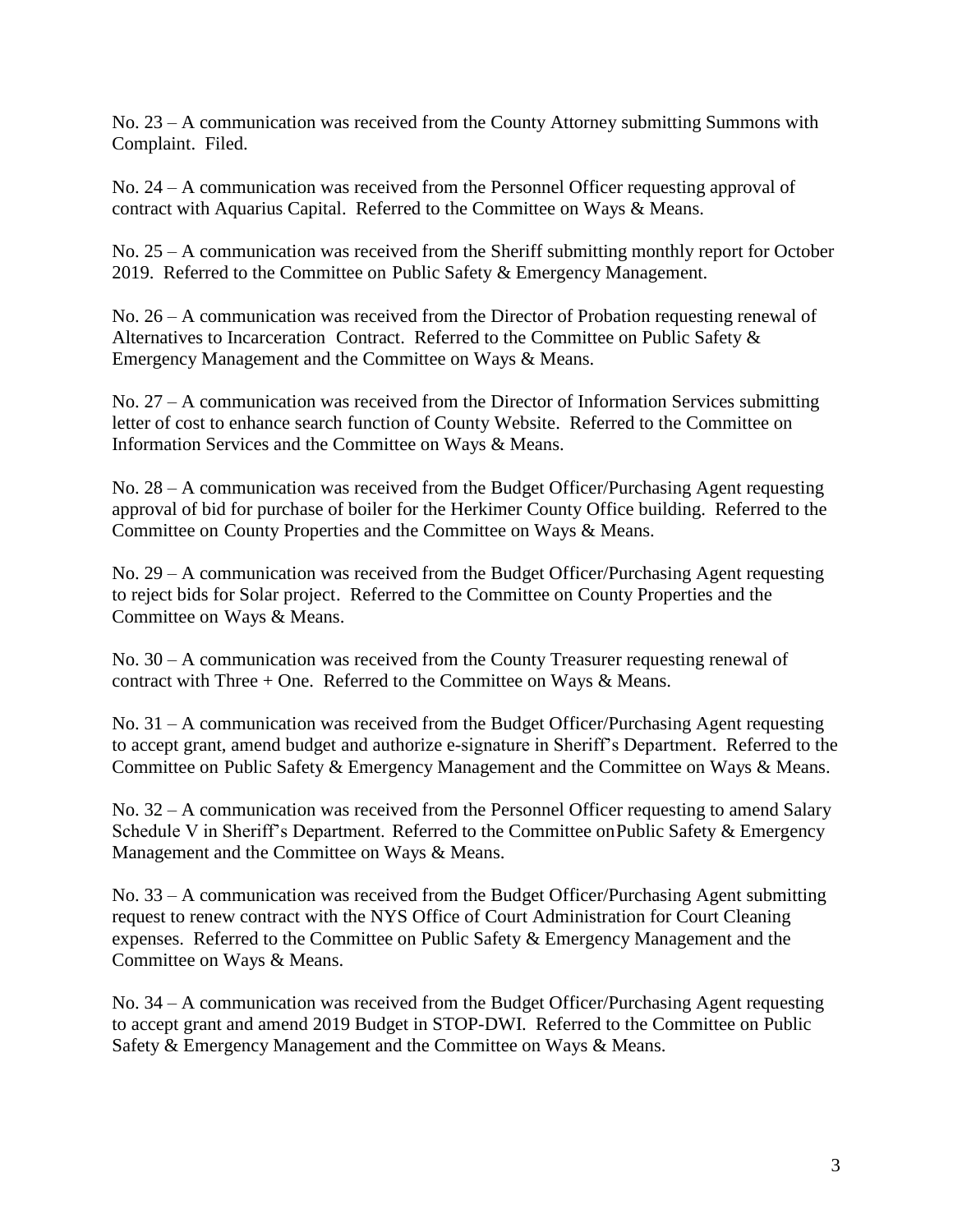No. 35 – A communication was received from the Budget Officer/Purchasing Agent requesting to transfer funds within 2017 State Interoperable Communication Grant in Emergency Services. Referred to the Committee on Public Safety & Emergency Management and the Committee on Ways & Means.

No. 36 – A communication was received from the Budget Officer/Purchasing Agent requesting to accept grant, amend budget, and create project in Emergency Services. Referred to the Committee on Public Safety & Emergency Management and the Committee on Ways & Means.

No. 37 – A communication was received from the Budget Officer/Purchasing Agent requesting to transfer funds within 2018 Emergency Management Performance Grant in Emergency Services. Referred to the Committee on Public Safety & Emergency Management and the Committee on Ways & Means.

No. 38 – A communication was received from the Director of Probation submitting Annual Report for 2019. Referred to the Committee on Public Safety & Emergency Management.

No. 39 – A communication was received from the Commissioners of Elections requesting renewal of contract with NTS Data Services in Board of Elections. Referred to the Committee on Administration/Veterans' Affairs and the Committee on Ways & Means.

No. 40 – A communication was received from the County Attorney requesting approval to amend contract for Counsel at First Arraignment. Referred to the Committee on Public Safety & Emergency Management and the Committee on Ways & Means.

No. 41 – A communication was received from the Personnel Officer requesting to terminate the County's participation in the Municipal Healthcare Finance Consortium. Referred to the Committee on Ways & Means.

No. 42 – A communication was received from the Personnel Officer requesting to amend agreement with Hinman, Howard, & Kattell. Referred to the Committee on Ways & Means.

No. 43 – A communication was received from the Personnel Officer requesting to hire Milliman involving Herkimer County Workers' Compensation Plan. Referred to the Committee on Ways & Means.

No. 44 – A communication was received from Director of Public Health requesting renewal of contract for services of Medical Consultant in Public Health. Referred to the Committee on Human Resources and the Committee on Ways & Means.

No. 45 – A communication was received from the Budget Officer/Purchasing Agent requesting appropriation of funds and budget amendment for Early Intervention Program in Public Health. Referred to the Committee on Ways & Means.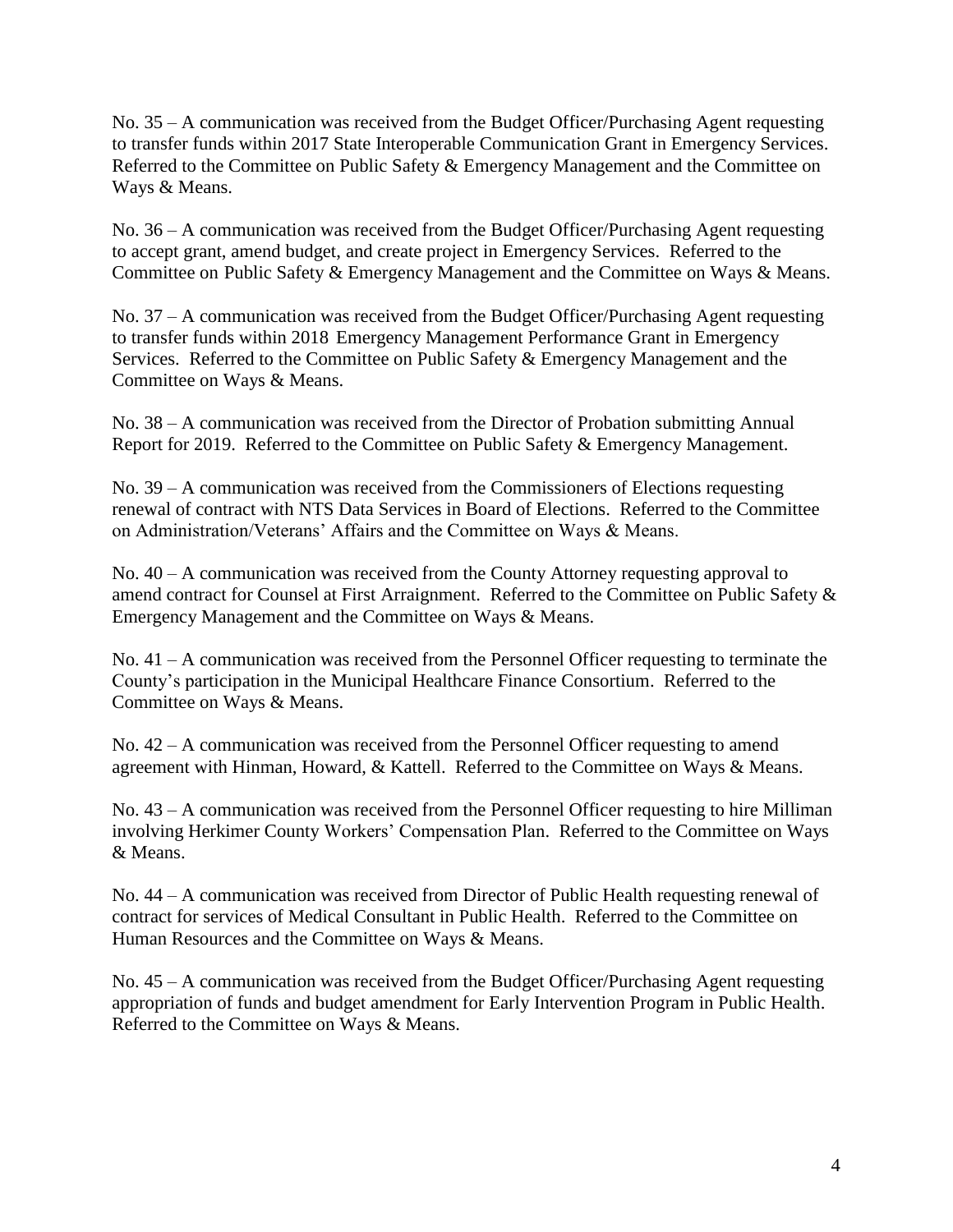No. 46 – A communication was received from the Budget Officer/Purchasing Agent requesting 2019 budget amendment and transfer for Education of Handicapped Children Program in Public Health. Referred to the Committee on Ways & Means.

No. 47 – A communication was received from the Budget Officer/Purchasing Agent requesting appropriation of funds for ERN Program in ETA. Referred to the Committee on County Planning & Development and the Committee on Ways & Means.

No. 48 – A communication was received from the Commissioner of Social Services submitting request for Leave of Absence for Employee. Referred to the Committee on Ways & Means.

No. 49 – A communication was received from the Personnel Officer requesting to amend Salary Schedule II in DSS. Referred to the Committee on Human Resources and the Committee on Ways & Means.

No. 50 – A communication was received from the Commissioner of Social Services requesting to approve agreement for background checks for new hires with the Child Support Services Unit in DSS. Referred to the Committee on Human Resources.

No. 51 – A communication was received from the Budget Officer/Purchasing Agent requesting to appropriate funds for services provided for the Herkimer County Community Development Plan. Referred to the Committee on Ways & Means.

No. 52 – A communication was received from the Budget Officer/Purchasing Agent requesting to transfer funds within 2019 budget in IDA. Referred to the Committee on Ways & Means.

No. 53 – A communication was received from the Budget Officer/Purchasing Agent requesting transfer of funds and appropriate funds in 2019 Budget. Referred to the Committee on Ways & Means.

No. 54 – A communication was received from the Budget Officer/Purchasing Agent requesting to amend 2019 budget for Sales Tax. Referred to the Committee on Ways & Means.

No. 55 – A communication was received from the Budget Officer/Purchasing Agent requesting to amend 2020 budget to adjust for payments received from Community Development Block Grants. Referred to the Committee on Ways & Means.

No. 56 – A communication was received from the Executive Director of the IDA requesting authorization for Chairman to sign and certify documents in support of property tax PILOT. Referred to the Committee on County Planning & Development.

No. 57 – A communication was received from Homes & Community Renewal advising of Grant. Referred to the Committee on County Planning & Development and the Committee on Ways & Means.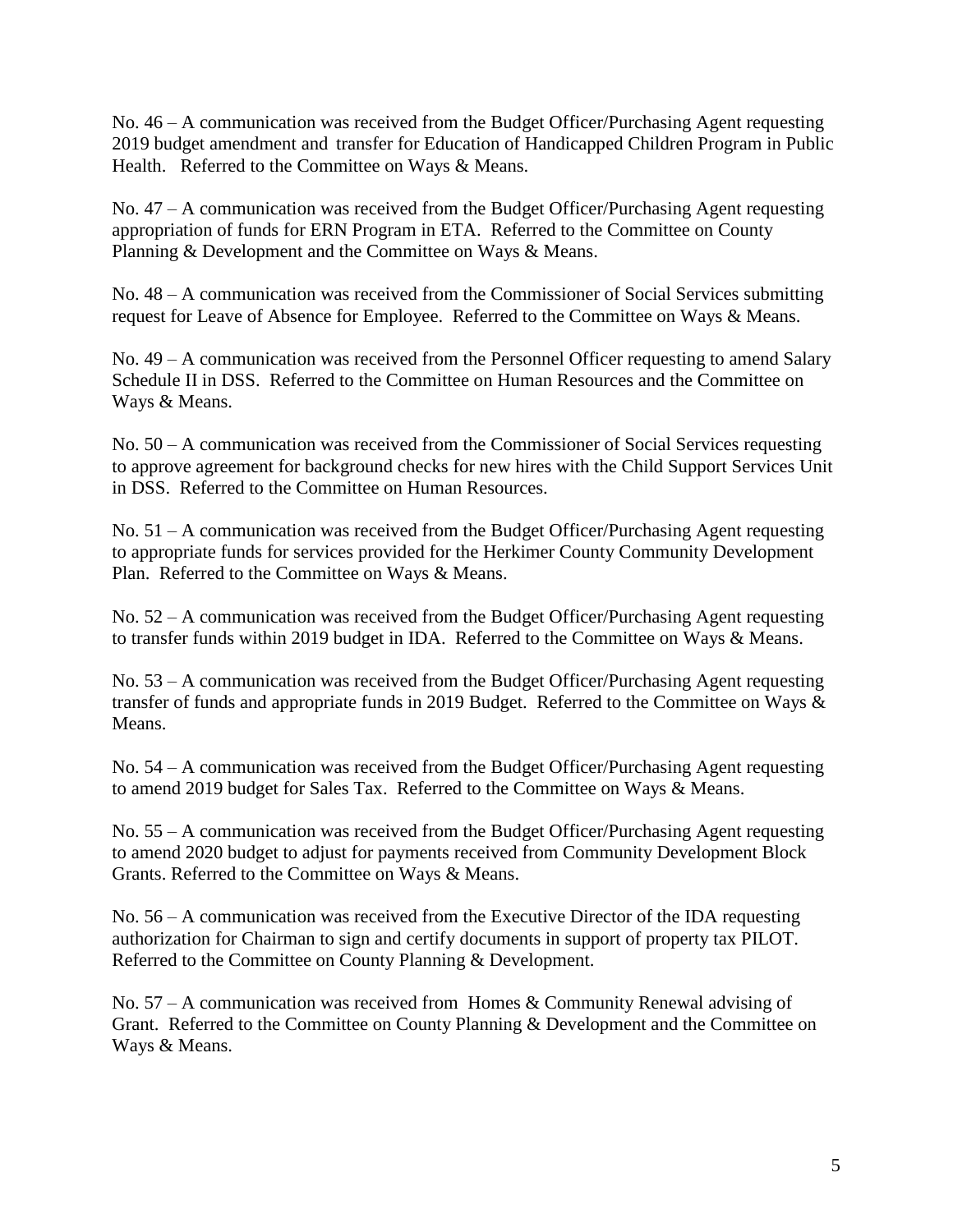Pursuant to Rule 6, Chairman Bono then proceeded with Reports of Standing Committees. Mr. Bono asked County Administrator Jim Wallace to give an overview of the State Budget.

The Chairman continued with the Regular Agenda.

On motion of Mr. Russell, seconded by Mr. Shaw, Report and Resolution No. 7 sponsored by the Committee on Ways and Means renewing contract with Three + One to provide cash management and investment consultation services to Herkimer County was handed up; voted on and adopted by voice vote:

For: Ayes (15). Against: None. Absent: Keeler, Ackerman (2).

On motion of Mr. Stephens, seconded by Mr. Weakley, Report and Resolution No. 8 sponsored by the Committee on Public Safety & Emergency Management and the Committee on Ways and Means amending budget in connection with funding in Sheriff's Office was handed up; voted on and adopted by voice vote:

For: Ayes (15). Against: None. Absent: Keeler, Ackerman (2).

On motion of Mr. Campione, seconded by Mr. Gaworecki, Report and Resolution No. 9 sponsored by the Committee on Public Safety & Emergency Management and the Committee on Ways & Means amending Salary Schedule V and part time salary schedule to create positions in Sheriff's Department and amending the budget was handed up; voted on and adopted by roll call vote:

For: Malta, Gaworecki, Schrader, Hollum, Johnson, Stephens, Brezinski, Manno, Smith, Bono, Donley, Campione, Russell, Shaw, Weakley (15).

Against: None. Absent: Keeler, Ackerman (2).

On motion of Mr. Stephens, seconded by Mr. Gaworecki, Report and Resolution No. 10 sponsored by the Committee on Public Safety & Emergency Management and the Committee on Ways and Means in connection with contract with the NYS Office of Court Administration to provide cleaning and minor repairs of court facilities was handed up; voted on and adopted by voice vote:

For: Ayes (15). Against: None. Absent: Keeler, Ackerman (2).

On motion of Mr. Campione, seconded by Mr. Schrader, Report and Resolution No. 11 sponsored by the Committee on Public Safety & Emergency Management and the Committee on Ways & Means accepting grant and amending budget in connection with receipt of STOP-DWI funding was handed up; voted on and adopted by voice vote:

For: Ayes (15). Against: None. Absent: Keeler, Ackerman (2).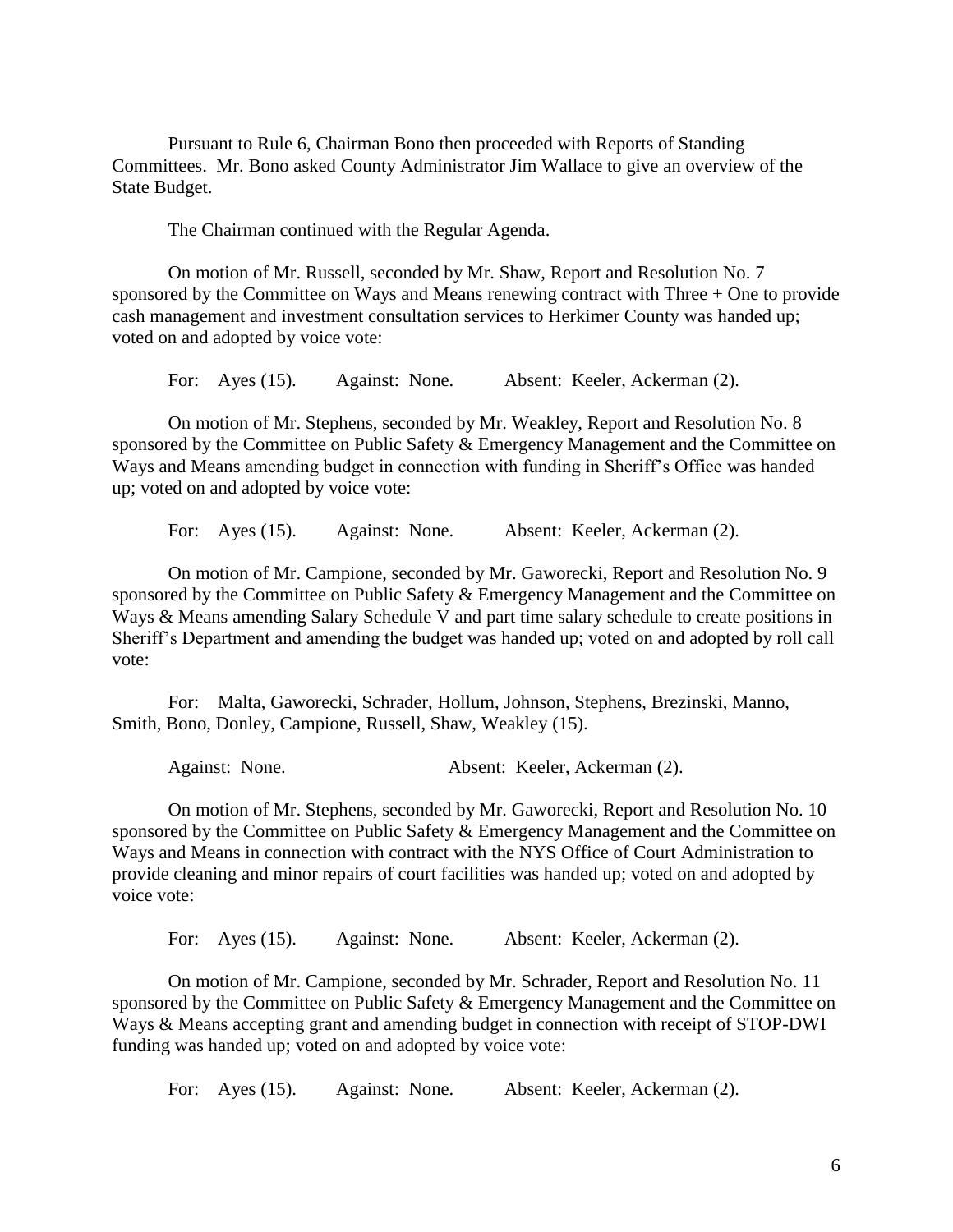On motion of Mr. Stephens, seconded by Mr. Gaworecki, Report and Resolution No. 12 sponsored by the Committee on Public Safety & Emergency Management and the Committee on Ways and Means approving the utilization of grant funding and approving the transfer of funds for the purchase of ice shields for microwave dishes at tower sites was handed up; voted on and adopted by voice vote:

For: Ayes (15). Against: None. Absent: Keeler, Ackerman (2).

On motion of Mr. Hollum, seconded by Mr. Schrader, Report and Resolution No. 13 sponsored by the Committee on Public Safety & Emergency Management and the Committee on Ways and Means accepting grant funding, authorizing e-signature, creating project, and amending 2020 budget was handed up; voted on and adopted by voice vote:

For: Ayes (15). Against: None. Absent: Absent: Keeler, Ackerman (2).

On motion of Mr. Stephens, seconded by Mr. Weakley, Report and Resolution No. 14 sponsored by the Committee on Ways and Means transferring funds in Emergency Services was handed up; voted on and adopted by voice vote:

For: Ayes (15). Against: None. Absent: Absent: Keeler, Ackerman (2).

On motion of Mr. Shaw, seconded by Mr. Weakley, Report and Resolution No. 15 sponsored by the Committee on Public Safety & Emergency Management adopting Annual Report of Herkimer County Probation Department was handed up; voted on and adopted by voice vote:

For: Ayes (15). Against: None. Absent: Keeler, Ackerman (2).

On motion of Mr. Hollum, seconded by Mr. Brezinski, Report and Resolution No. 16 sponsored by the Committee on Administration/Veterans' Affairs and the Committee on Ways and Means authorizing contract for Voter Registration System was handed up; voted on and adopted by voice vote:

For: Ayes (15). Against: None. Absent: Keeler, Ackerman (2).

On motion of Mr. Johnson, seconded by Mr. Weakley, Report and Resolution No. 17 sponsored by the Committee on Public Safety & Emergency Management and the Committee on Ways and Means amending contract with Attorney Keith Bowers to provide services as Administrator for oversight of Indigent Representation was handed up; voted on and adopted by voice vote:

For: Ayes (15). Against: None. Absent: Keeler, Ackerman (2).

On motion of Mr. Russell, seconded by Mr. Shaw, Report and Resolution No. 18 sponsored by the Committee on Ways & Means authorizing terminating participation in Inter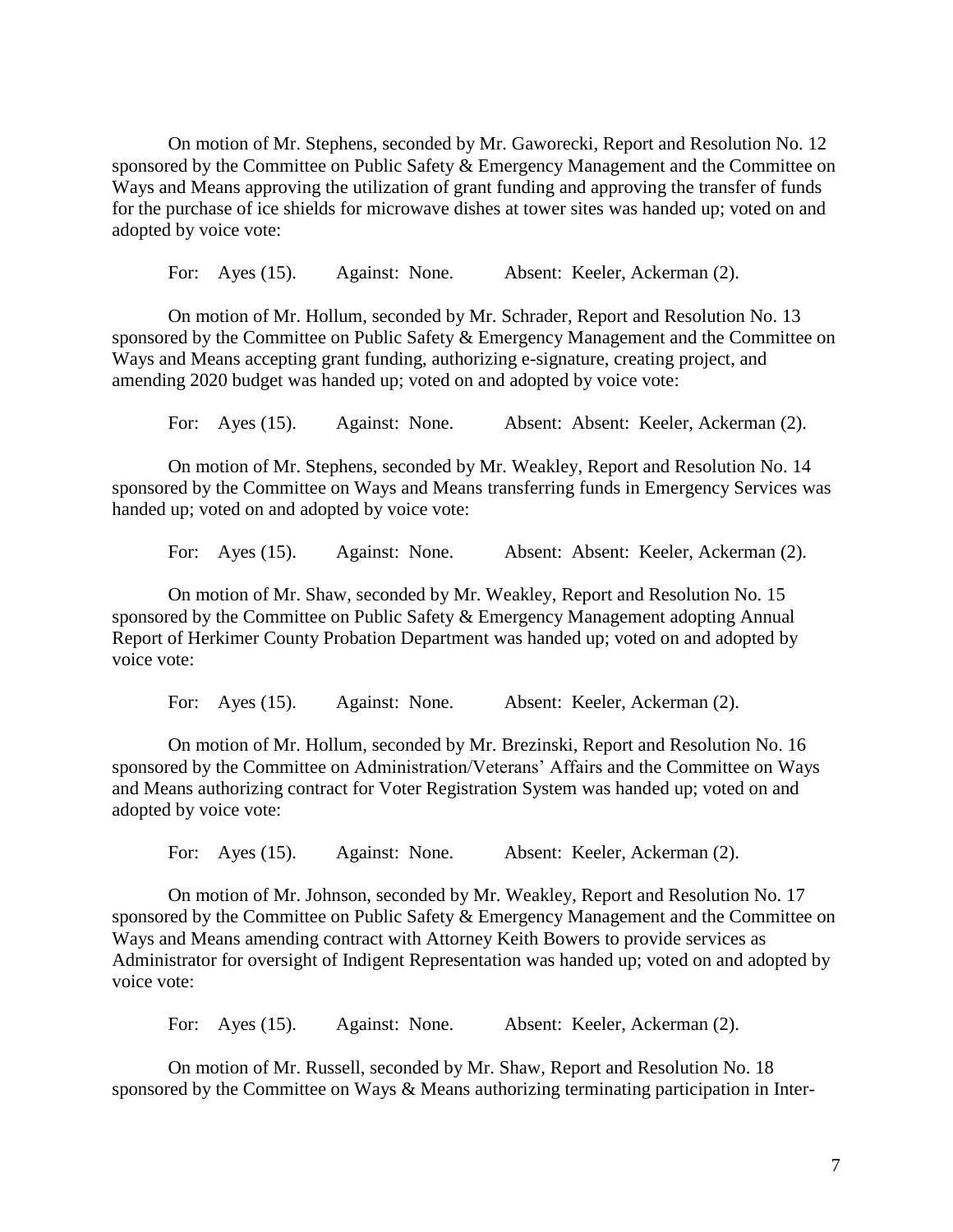Municipal Agreement Regarding Municipal Healthcare Financing Collective was handed up; voted on and adopted by voice vote:

For: Ayes (15). Against: None. Absent: Keeler, Ackerman (2).

On motion of Mr. Russell, seconded by Mr. Stephens, Report and Resolution No. 19 sponsored by the Committee on Ways and Means amending contract with Hinman, Howard, & Katell, LLP was handed up; voted on and adopted by voice vote:

For: Ayes (15). Against: None. Absent: Keeler, Ackerman (2).

On motion of Mr. Russell, seconded by Mr. Shaw, Report and Resolution No. 20 sponsored the Committee on Ways and Means approving agreement in connection with on-going litigation involving the Herkimer County Workers' Compensation Plan was handed up; voted on and adopted by voice vote:

For: Ayes (15). Against: None. Absent: Keeler, Ackerman (2).

On motion of Mr. Gaworecki, seconded by Mr. Schrader, Report and Resolution No. 21 sponsored by the Committee on Human Resources and the Committee on Ways & Means authorizing updated agreement with Little Falls Hospital for services of Medical Consultant in connection with Public Health Nursing Programs was handed up; voted on and adopted by voice vote:

For: Ayes (15). Against: None. Absent: Keeler, Ackerman (2).

On motion of Mr. Johnson, seconded by Mr. Stephens, Report and Resolution No. 22 sponsored by the Committee on Ways and Means appropriating funds and amending budget in Public Health was handed up; voted on and adopted by roll call vote:

For: Malta, Gaworecki, Schrader, Hollum, Johnson, Stephens, Brezinski, Manno, Smith, Bono, Donley, Campione, Russell, Shaw, Weakley (15).

Against: None. Absent: Keeler, Ackerman (2).

On motion of Mr. Russell, seconded by Mr. Shaw, Report and Resolution No. 23 sponsored by Committee on Ways and Means transferring funds and amending budget in Public Health was handed up; voted on and adopted by voice vote:

For: Ayes (15). Against: None. Absent: Keeler, Ackerman (2).

On motion of Mr. Campione, seconded by Mr. Smith, Report and Resolution No. 24 sponsored by the Committee on County Planning & Development and the Committee on Ways and Means approving agreement and appropriating funds in Employment and Training was handed up; voted on and adopted by roll call vote: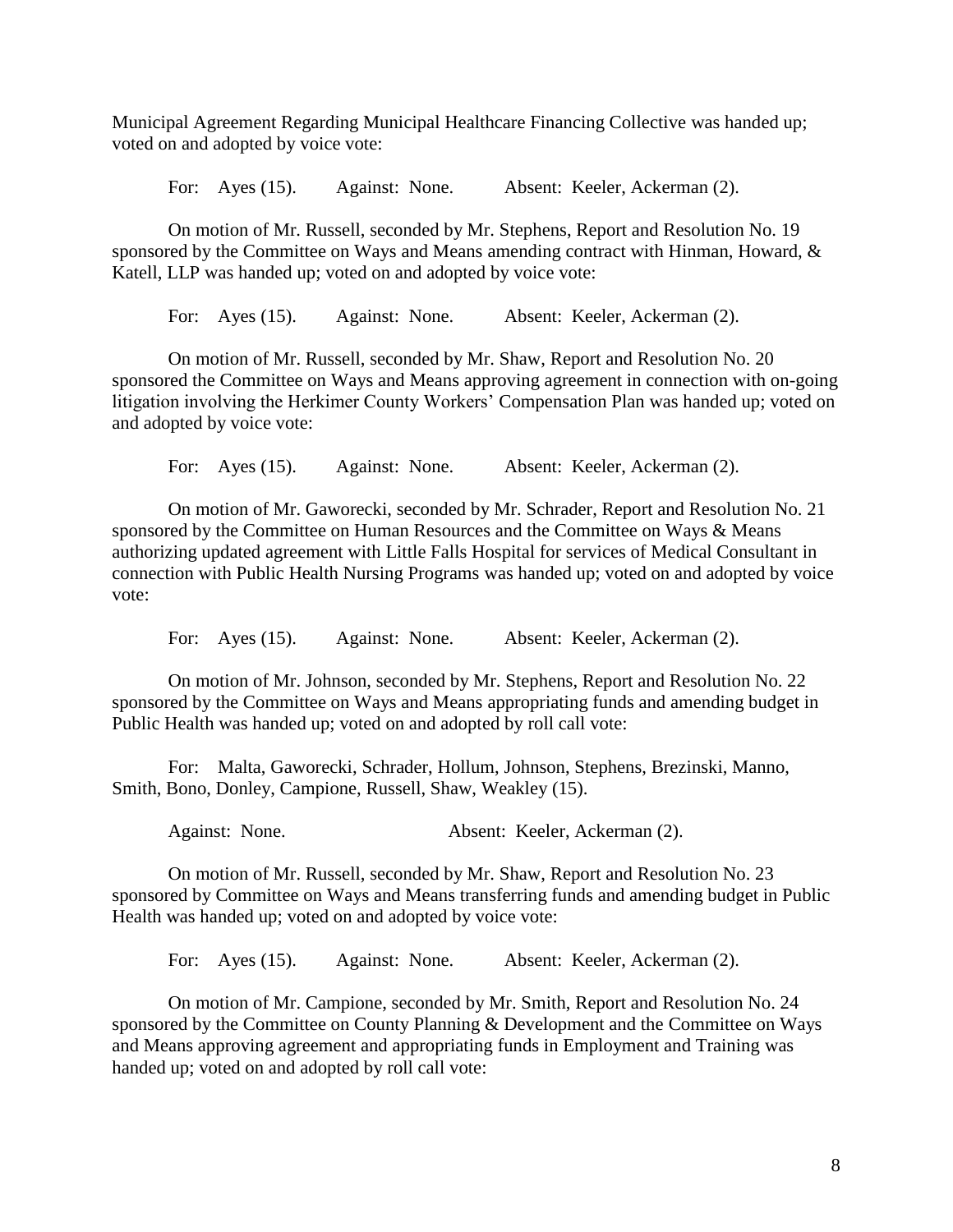For: Malta, Gaworecki, Schrader, Hollum, Johnson, Stephens, Brezinski, Manno, Smith, Bono, Donley, Campione, Russell, Shaw, Weakley (15).

Against: None. Absent: Keeler, Ackerman (2).

On motion of Mr. Schrader, seconded by Mr. Smith, Report and Resolution No. 25 sponsored by the Committee on Ways and Means granting an additional leave of absence was handed up; voted on and adopted by voice vote:

For: Ayes (15). Against: None. Absent: Keeler, Ackerman (2).

On motion of Mr. Hollum, seconded by Mr. Stephens, Report and Resolution No. 26 sponsored by the Committee on Human Resources and the Committee on Ways and Means amending Salary Schedule No. II for position change in Herkimer County Department of Social Services was handed up; voted on and adopted by roll call vote:

For: Malta, Gaworecki, Schrader, Hollum, Johnson, Stephens, Brezinski, Manno, Smith, Bono, Donley, Campione, Russell, Shaw, Weakley (15).

Against: None. Absent: Keeler, Ackerman (2).

On motion of Mr. Malta, seconded by Mr. Weakley, Report and Resolution No. 27 sponsored by the Committee on Human Resources and the Committee on Ways and Means authorizing Use and Dissemination Agreement with NYS Division of Criminal Justice Services in DSS was handed up; voted on and adopted by voice vote:

For: Ayes (15). Against: None. Absent: Keeler, Ackerman (2).

On motion of Mr. Johnson, seconded by Mr. Hollum, Report and Resolution No. 28 sponsored by the Committee on Ways and Means appropriating funds was handed up; voted on and adopted by roll call vote:

For: Malta, Gaworecki, Schrader, Hollum, Johnson, Stephens, Brezinski, Manno, Smith, Bono, Donley, Campione, Russell, Shaw, Weakley (15).

Against: None. Absent: Keeler, Ackerman (2).

On motion of Mr. Stephens, seconded by Mr. Schrader, Report and Resolution No. 29 sponsored by the Committee on Ways and Means authorizing transfer of funds was handed up; voted on and adopted by voice vote:

For: Ayes (15). Against: None. Absent: Keeler, Ackerman (2).

On motion of Mr. Russell, seconded by Mr. Shaw, Report and Resolution No. 30 sponsored by the Committee on Ways and Means authorizing transfers of funds in 2019 budget was handed up; voted on and adopted by voice vote: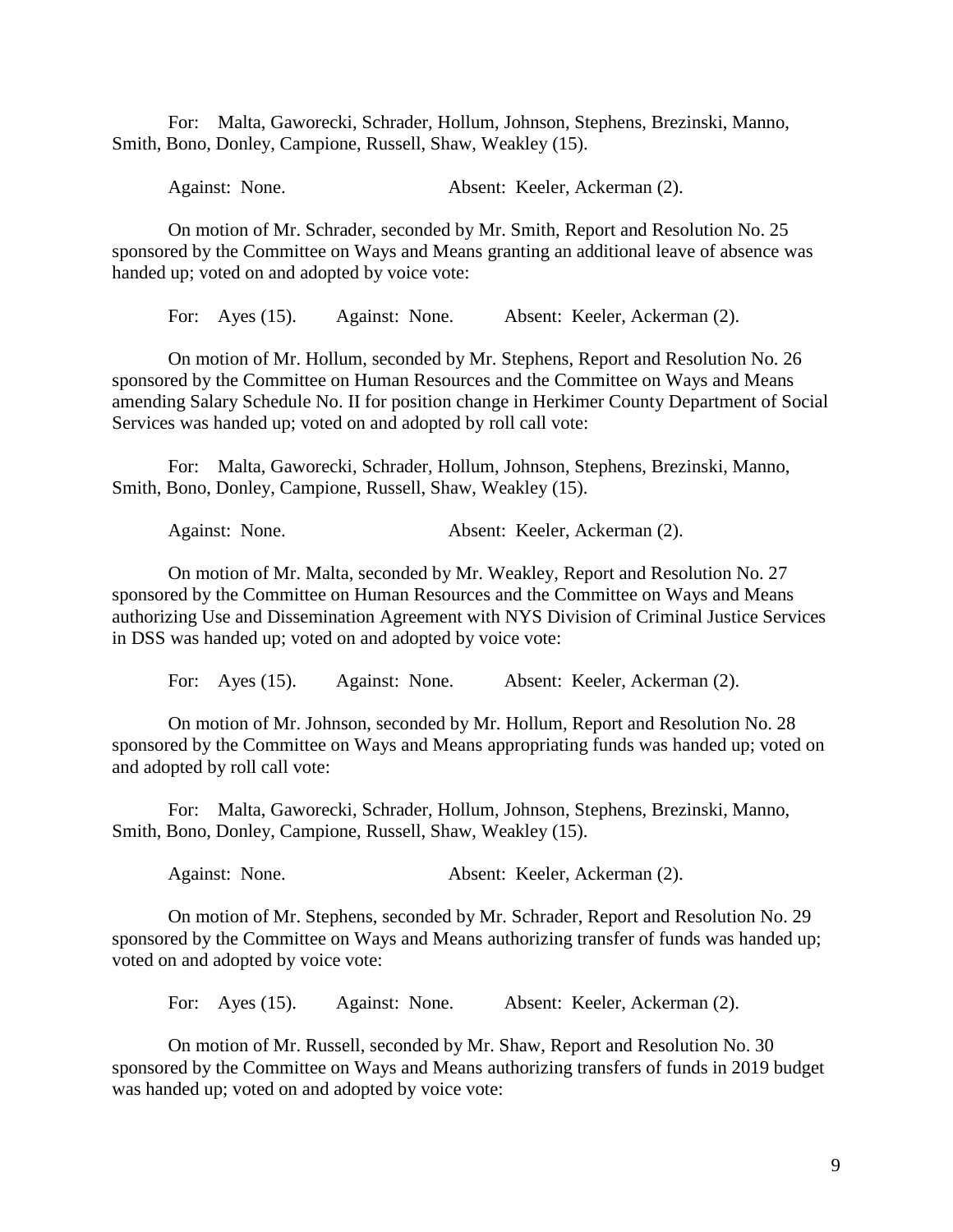For: Ayes (15). Against: None. Absent: Keeler, Ackerman (2).

On motion of Mr. Russell, seconded by Mr. Stephens, Report and Resolution No. 31 sponsored by the Committee on Ways and Means amending 2019 budget was handed up; voted on and adopted by voice vote:

For: Ayes (15). Against: None. Absent: Keeler, Ackerman (2).

On motion of Mr. Stephens, seconded by Mr. Smith, Report and Resolution No. 32 sponsored by the Committee on Ways and Means amending 2020 budget was handed up; voted on and adopted by voice vote:

For: Ayes (15). Against: None. Absent: Keeler, Ackerman (2).

On motion of Mr. Stephens, seconded by Mr. Johnson, Report and Resolution No. 33 sponsored by the Committee on County Planning & Development and the Committee on Ways and Means authorizing submission of documents in support of Herkimer County IDA ten year PILOT agreement with any owner of prospective owner/developer of the property known as the Duofold Site was handed up; voted on and adopted by voice vote:

For: Ayes (15). Against: None. Absent: Keeler, Ackerman (2).

On motion of Mr. Johnson, seconded by Mr. Gaworecki, Report and Resolution No. 34 sponsored by the Committee on County Properties and the Committee on Ways and Means awarding bid for boiler and appropriating funds was handed up; voted on and adopted by roll call vote:

For: Malta, Gaworecki, Schrader, Hollum, Johnson, Stephens, Brezinski, Manno, Smith, Bono, Donley, Campione, Russell, Shaw, Weakley (15).

Against: None. Absent: Keeler, Ackerman (2).

On motion of Mr. Weakley, seconded by Mr. Malta, Resolution No. 35 sponsored by the Committee on County Planning & Development and the Committee on Ways and Means authorizing agreement with the Herkimer County IDA for administration of Microenterprise Project Grant was handed up; voted on and adopted by voice vote:

For: Ayes (15). Against: None. Absent: Keeler, Ackerman (2).

On motion of Mr. Gaworecki, seconded by Mr. Weakley, Resolution No. 36 sponsored by the Committee on County Planning & Development authorizing the designation of certifying officer for responsible entity for Environmental Review Purposes as required under programs administered by the United States Department of Housing and Urban Development was handed up; voted on and adopted by voice vote: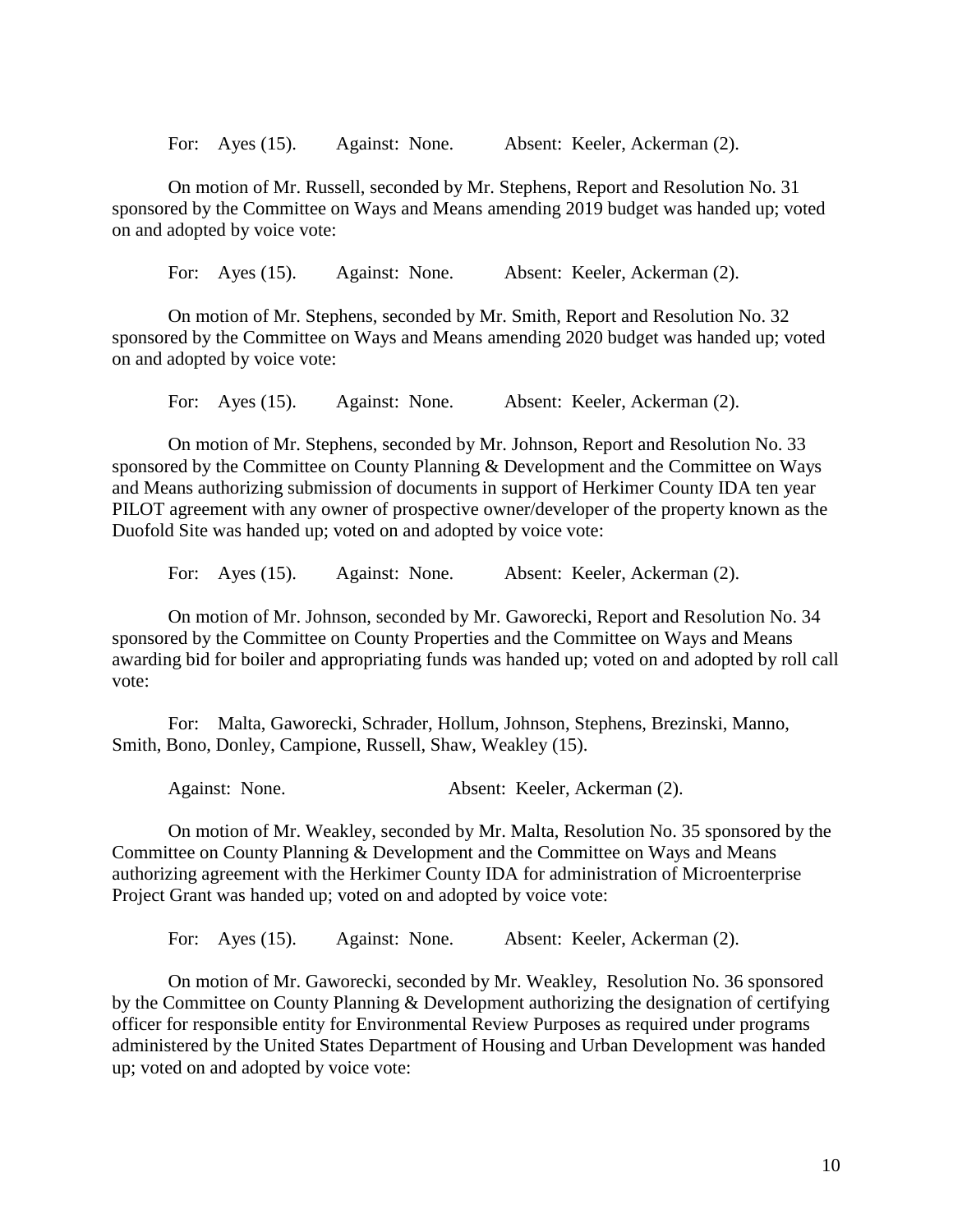For: Ayes (15). Against: None. Absent: Keeler, Ackerman (2).

On motion of Mr. Stephens, seconded by Mr. Brezinski, Resolution No. 37 sponsored by the Committee on Administration/Veterans' Affairs confirming Herkimer County Fair Housing Plan of 1998 was handed up; voted on and adopted by voice vote:

For: Ayes (15). Against: None. Absent: Keeler, Ackerman (2).

On motion of Mr. Campione, seconded by Mr. Johnson, Resolution No. 38 sponsored by the Committee on Natural Resources appointing representatives of Intercounty Legislative Committee of the Adirondacks was handed up; voted on and adopted by voice vote:

For: Ayes (15). Against: None. Absent: Keeler, Ackerman (2).

On motion of Mr. Russell, seconded by Mr. Shaw, Resolution No. 39 sponsored by the Committee on Administration/Veterans' Affairs and the Committee on Ways and Means requesting legislation authorizing the extension of the additional sales and compensating use tax was handed up; voted on and adopted by voice vote:

For: Ayes (15). Against: None. Absent: Keeler, Ackerman (2).

On motion of Mr. Russell, seconded by Mr. Stephens Resolution No. 40 sponsored by the Committee on Administration/Veterans' Affairs and the Committee on Ways and Means requesting authority to extend the imposition of a mortgage recording tax was handed up; voted on and adopted by voice vote:

For: Ayes (15). Against: None. Absent: Keeler, Ackerman (2).

Chairman Bono stated that pursuant to Rule 6(12) they would proceed with comments by legislators. The following legislators made a comment: Chairman Bono.

At 7:23 p.m. on motion of Mr. Manno, seconded by Mr. Stephens, the Legislature adjourned to Wednesday, February 12, 2020 at 7:00 p.m.

Brittney R. Viscomi, Clerk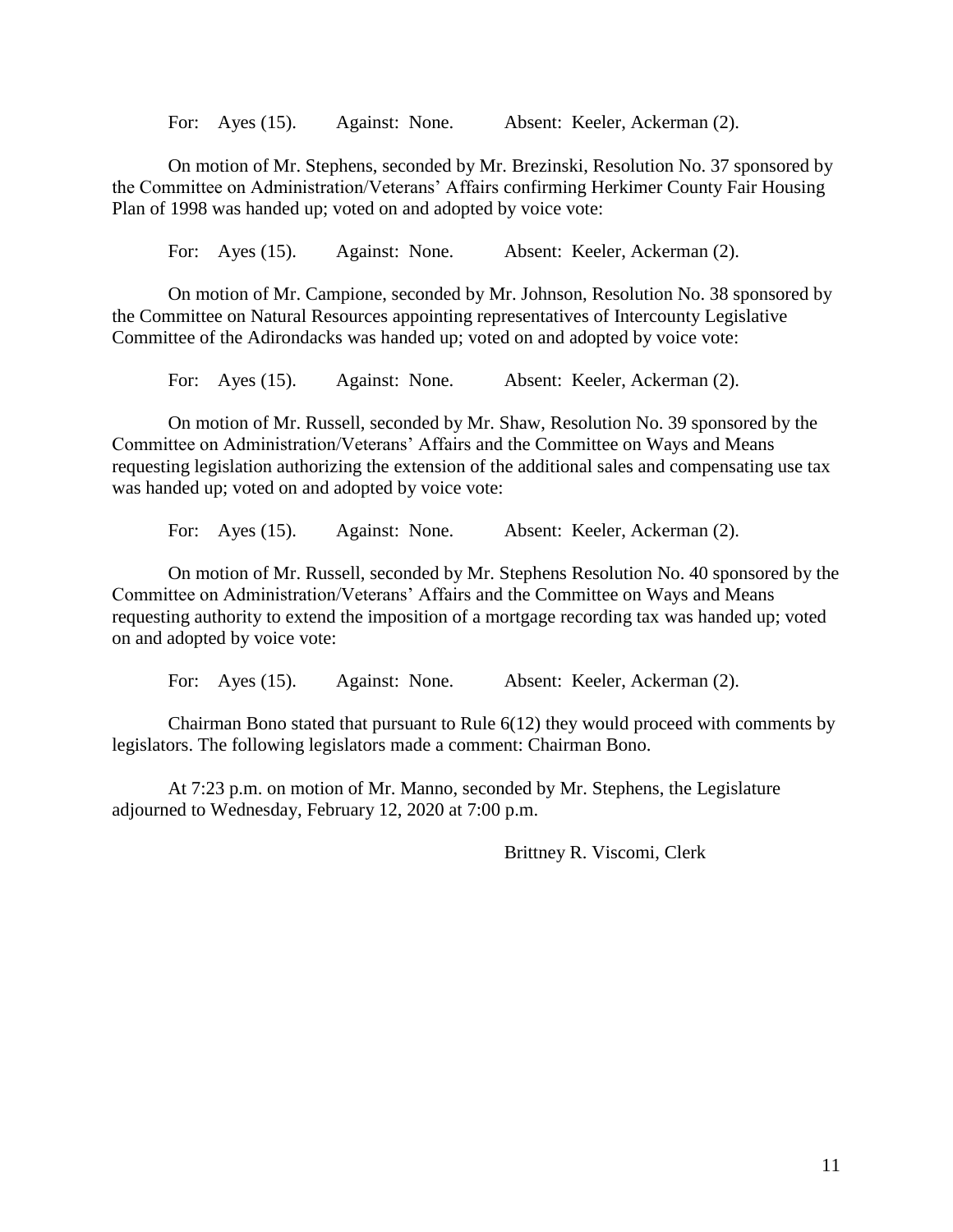

# **REPORT AND RESOLUTION RENEWING CONTRACT WITH THREE + ONE TO PROVIDE CASH MANAGEMENT AND INVESTMENT CONSULTATION SERVICES TO HERKIMER COUNTY**

#### **Sponsored by: Committee on Ways and Means**

WHEREAS, by Resolution No. 286, adopted on November 15, 2017, this Legislature authorized a contract with Three + One to provide professional cash management/investment consultation services; and

WHEREAS, by letter dated December 31, 2019, Kimberlee A. Enea, County Treasurer, has requested to renew the contract with Three + One to provide professional cash management/investment consultation services to Herkimer County for a two year period at the current rate of .0125% per million dollars of low or non-performing monies per quarter; now, therefore, be it

RESOLVED, that the Chairman of this Legislature is hereby authorized to execute a contract between the County of Herkimer and Three + One, Tobey Village Office Park, 180 Office Parkway, Pittsford, NY 14534, to provide professional cash management/investment consultation services to Herkimer County for a two year period at the current rate of .0125% per million dollars of low or non-performing monies per quarter; and, be it further

RESOLVED, that the Chairman of this Legislature is further authorized to enter into renewals of said agreement, after the expiration of the current agreement, upon the same or more favorable terms and conditions; with the final form of said agreement to be subject to the approval of the County Attorney; and, be it further

RESOLVED, that certified copies of this Resolution be forwarded to the Herkimer County Treasurer, Auditor, Budget Officer and Three + One.

Dated: January 22, 2020.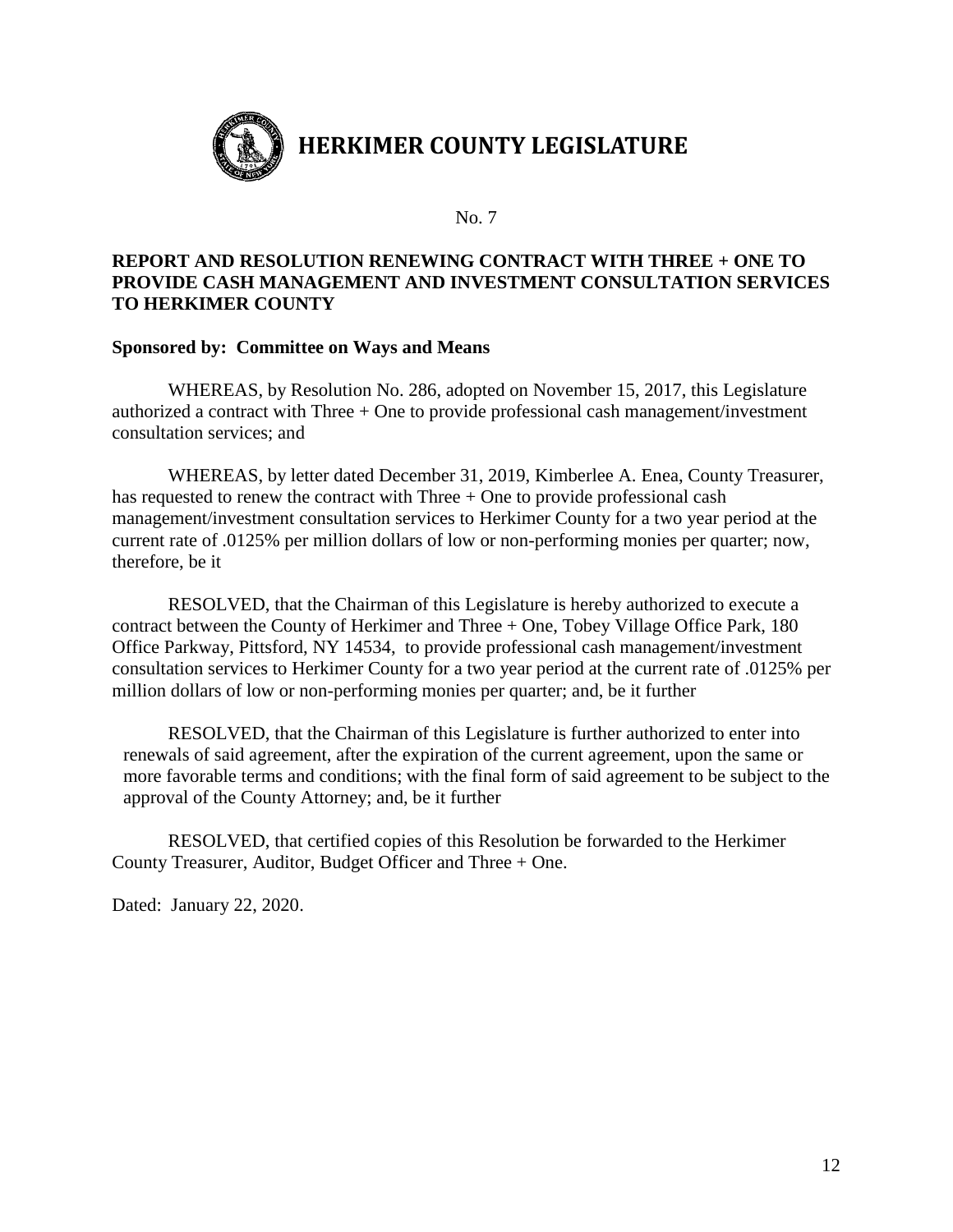

# **REPORT AND RESOLUTION AMENDING BUDGET IN CONNECTION WITH FUNDING IN SHERIFF'S OFFICE**

# **Sponsored by: Committee on Public Safety/Emergency Management Committee on Ways and Means**

WHEREAS, by letter dated January 2, 2020 from Scott F. Scherer, Herkimer County Sheriff, this Legislature is advised of a request for the Chairman of the Legislature to e-sign an agreement regarding the receipt of funding in the amount of \$17,134.00 from the U.S. Department Justice for a State Criminal Alien Assistance Program (SCAAP); and

WHEREAS, by letter dated January 7, 2020 from Sheri Ferdula, Budget Officer, this Legislature is advised that in anticipation of the SCAAP award \$10,000 was budgeted for 2020; however, it is necessary to amend the 2020 Budget in connection with the additional \$7,134.00; now, therefore, be it

RESOLVED, that the Chairman of this Legislature is hereby authorized to execute and esign an agreement to receive a grant award in the amount of \$17,134.00 for a State Criminal Alien Assistance Program (SCAAP), with said agreement to be subject to the approval of the Herkimer County Attorney; and, be it further

RESOLVED, that the 2020 Herkimer County Budget is hereby amended as follows:

| <b>REVENUE:</b>                        |       |          |
|----------------------------------------|-------|----------|
| A3150.4388, Jail, Alien Assistance     | From: | \$10,000 |
|                                        | To:   | \$17,134 |
| <b>EXPENSE:</b>                        |       |          |
| A3150.44000, Jail, Contracted Services | From: | \$44,961 |
|                                        | To:   | \$52,095 |

and, be it further

RESOLVED, that certified copies of this Resolution be forwarded to the Herkimer County Treasurer, Auditor, Budget Officer and Sheriff.

Dated: January 22, 2020.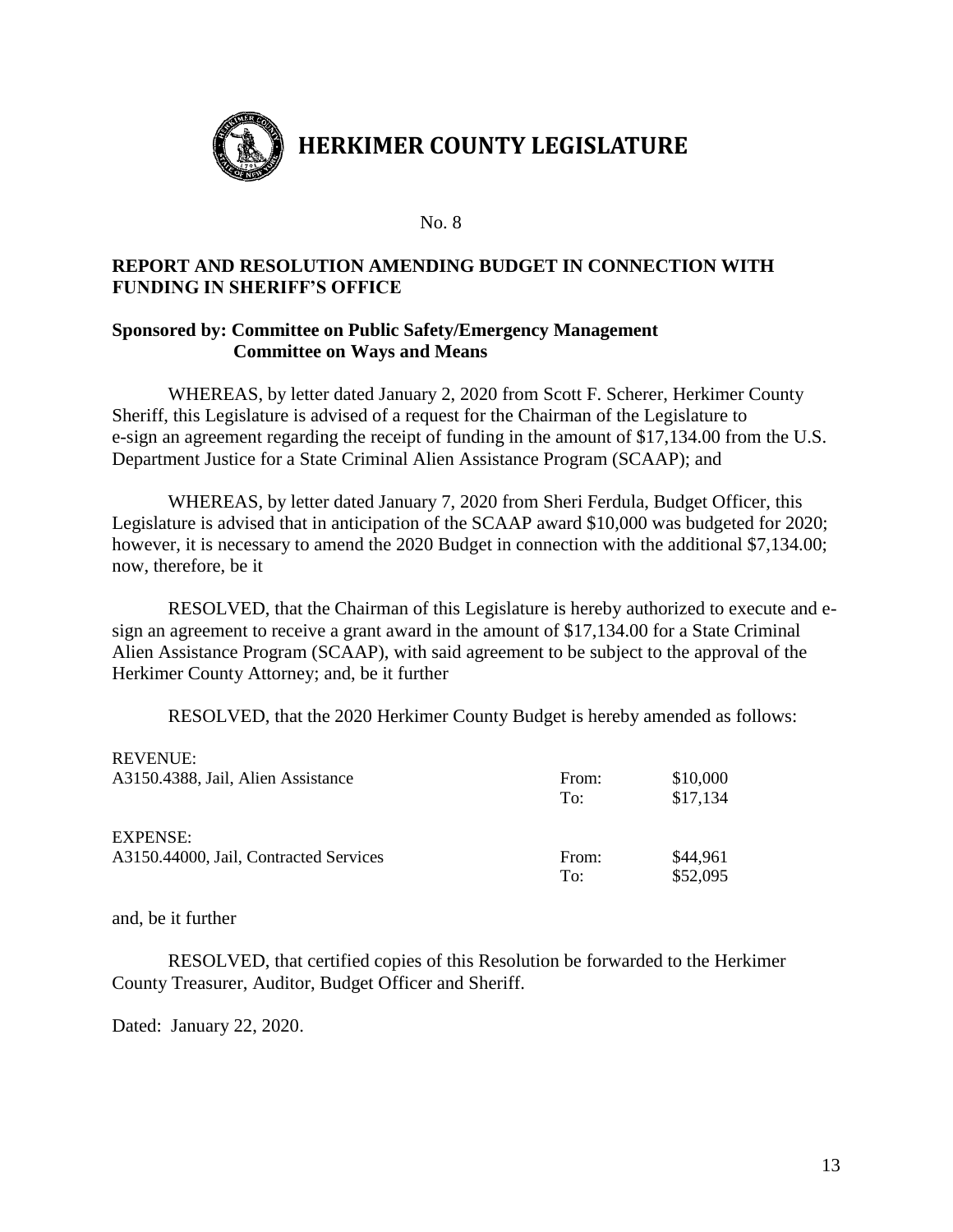

#### **REPORT AND RESOLUTION AMENDING SALARY SCHEDULE V AND PART TIME SALARY SCHEDULE TO CREATE POSITIONS IN SHERIFFS DEPARTMENTAND AMENDING THE BUDGET**

#### **Sponsored by: Committee on Public Safety & Emergency Management Committee on Ways and Means**

WHEREAS, by letter dated January 2, 2020 from Scott F. Scherer, Herkimer County Sheriff, request has been made to establish one full time Special Patrol Officers in Salary Schedule V and three part time Special Patrol Officers in the part time Salary Schedule; and

WHEREAS, by letter dated January 10, 2020 from Steven Billings, Personnel Officer, this Legislature is advised the request of the Sheriff would amend Salary Schedule V to establish one Special Patrol Officers at the base salary of \$35,359.00 and also amend the part time salary schedule to establish three positions of Special Patrol Officer at \$16.93 per hour; and

WHEREAS, by letter dated January 6, 2020 from Sheri A. Ferdula, Budget Officer/Purchasing Agent, this Legislature is advised a separate budget account will be established for the Special Patrol Officer positions, or any Deputy Sheriff/Correction Officer working in a school district under a School Resource Officer assignment, and that all position in this title be moved into the new account going forward; now, therefore, be it

RESOLVED, that the positions of one Special Patrol Officers at the base salary of \$35,359.00 in Salary Schedule V and three part time Special Patrol Officers be established in the part time salary schedule at \$16.93 per hour; and, be it further

RESOLVED, that certified copies of this Resolution be forwarded to the Herkimer County Treasurer, Auditor, Budget Officer, Personnel Officer and the Herkimer County Sheriff.

Dated: January 22, 2020.



No. 10

# **REPORT AND RESOLUTION IN CONNECTION WITH CONTRACT WITH THE NEW YORK STATE OFFICE OF COURT ADMINISTRATION TO PROVIDE CLEANING AND MINOR REPAIRS OF COURT FACILITIES**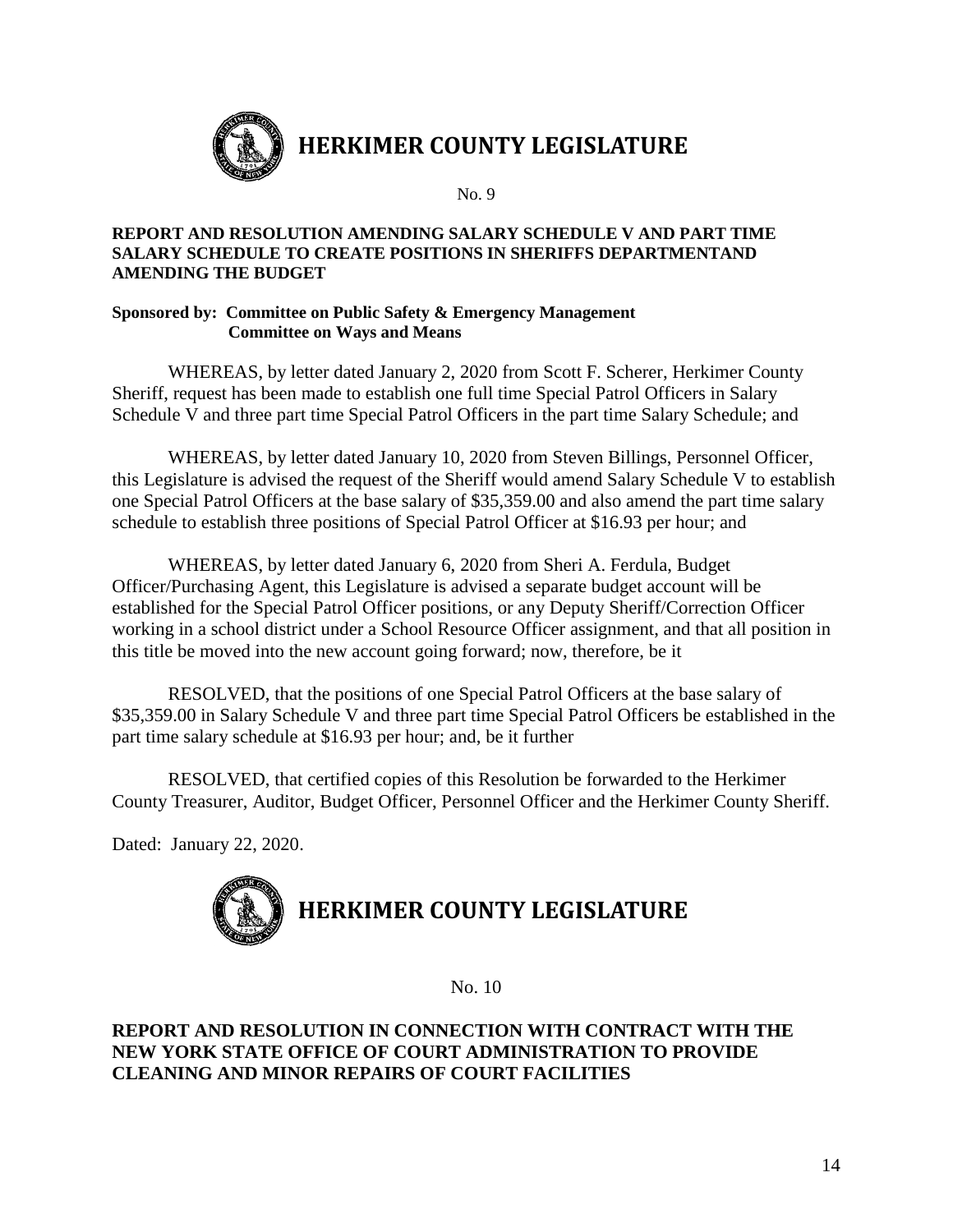# **Sponsored by: Committee on Public Safety/Emergency Management Committee on Ways and Means**

WHEREAS, by Resolution No. 15 duly adopted on January 2, 2019, this Legislature authorized an agreement with the New York State Unified Court System for the cleaning of court facilities, as well as minor and emergency repairs thereof, for a maximum of five years beginning April 1, 2018 through March 31, 2023; and

WHEREAS, by letter dated January 6, 2020, from Sheri Ferdula, Budget Officer and Purchasing Agent this Legislature is advised that the State of New York Unified Court System has submitted a renewal of the five year contract and requested that the Budget be approved and signed for the period commencing April 1, 2019 through March 31, 2020, with the maximum compensation for said period to be \$109,362.00, which includes tenant work requested by the courts to be completed by March 31, 2020; now, therefore, be it

RESOLVED, that the Chairman of this Legislature be, and he hereby is, authorized to execute the Annual Renewal Letter and Budget for the period April 1, 2019 through March 31, 2020 with the New York State Unified Court System for the cleaning of court facilities, as well as minor and emergency repairs thereof, for a maximum compensation of \$109,362.00, which includes tenant work requested by the courts to be completed by March 31, 2020, for said period; and, be it further

RESOLVED, that certified copies of this Resolution be forwarded to the Herkimer County Treasurer, Auditor, Budget Officer and New York State Office of Court Administration.

Dated: January 22, 2020.



No. 11

# **REPORT AND RESOLUTION ACCEPTING GRANT AND AMENDING BUDGET IN CONNECTION WITH RECEIPT OF STOP-DWI FUNDING**

# **Sponsored by: Committee on Public Safety/Emergency Management Committee on Ways and Means**

WHEREAS, by letter dated December 19, 2019, from Michael L. Edwards, STOP-DWI Coordinator, he has requested that this Legislature accept funding from the New York State Highway Safety Program Grant (DWI Crackdown) in the amount of \$392.62 for the period of October 1, 2018 through September 30, 2019, as a pass-through funding stream administered by the County; and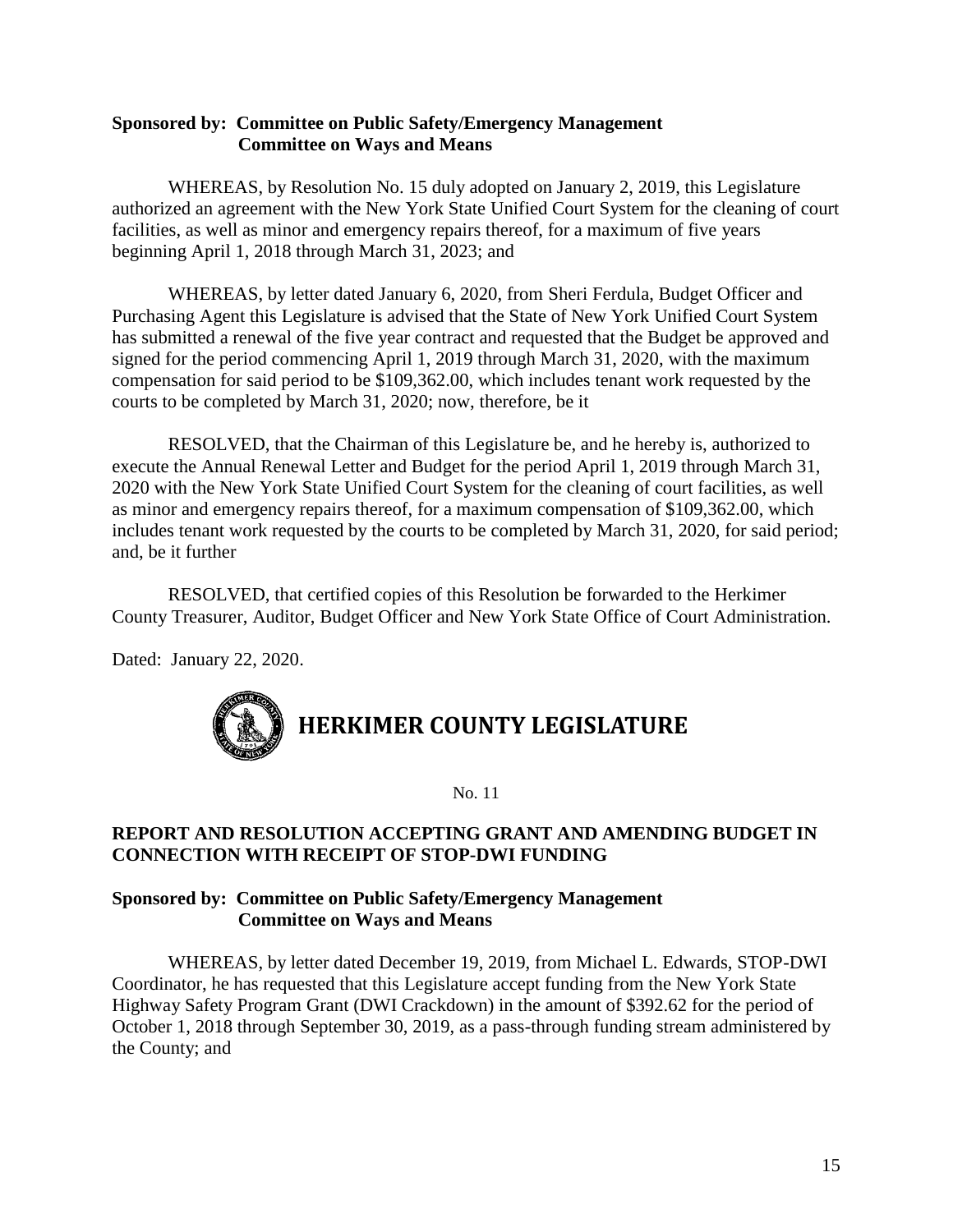WHEREAS, by letter dated December 30, 2019 from Sheri A. Ferdula, Budget Officer/Purchasing Agent, this Legislature is advised that it is necessary to amend the Herkimer County Budget for 2019 in connection with the receipt of said funding; now, therefore, be it

RESOLVED, that the above described grant is hereby accepted and that the 2019 budget be amended as follows:

| A3315A.4389G, Impaired Driving Det., Federal Aid          | From: \$17,300.00 |
|-----------------------------------------------------------|-------------------|
| Project SD 02-6                                           | To: $$17,692.62$  |
|                                                           |                   |
| A3315A.44000, Impaired Driving Det., Contracted Services, | From: \$37,000.00 |
| Project SD 02-6                                           | To: $$37,392.62$  |

and, be it further

RESOLVED, that certified copies of this Resolution be forwarded to the Herkimer County Treasurer, Auditor, Budget Officer and STOP-DWI Coordinator.

Dated: January 22, 2020.



No. 12

# **REPORT AND RESOLUTION APPROVING THE UTILIZATION OF GRANT FUNDING AND APPROVING THE TRANSFER OF FUNDS FOR THE PURCHASE OF ICE SHIELDS FOR MICROWAVE DISHES AT TOWER SITES**

#### **Sponsored by: Committee on Public Safety/Emergency Management Committee on Ways and Means**

WHEREAS, by letter received December 16, 2019, from John J. Raymond, Director of Emergency Services, this Legislature is advised of a request to purchase ice shields for microwave dishes at tower sites by utilizing 2017 State Interoperable Communications grant funding; and

WHEREAS, it is the recommendation of the Director of Emergency Services that the ice shields be purchased from Mid-State Communications of Oriskany, New York, at a price of \$22,460.00; and

WHEREAS, by letter dated December 26, 2019, Sheri A. Ferdula, Budget Officer/Purchasing Agent has requested a transfer within the 2017 State Interoperable Communications Grant as follows:

\$7,923.58 From: H3021.25000, Public Safety Communications, Other Equipment,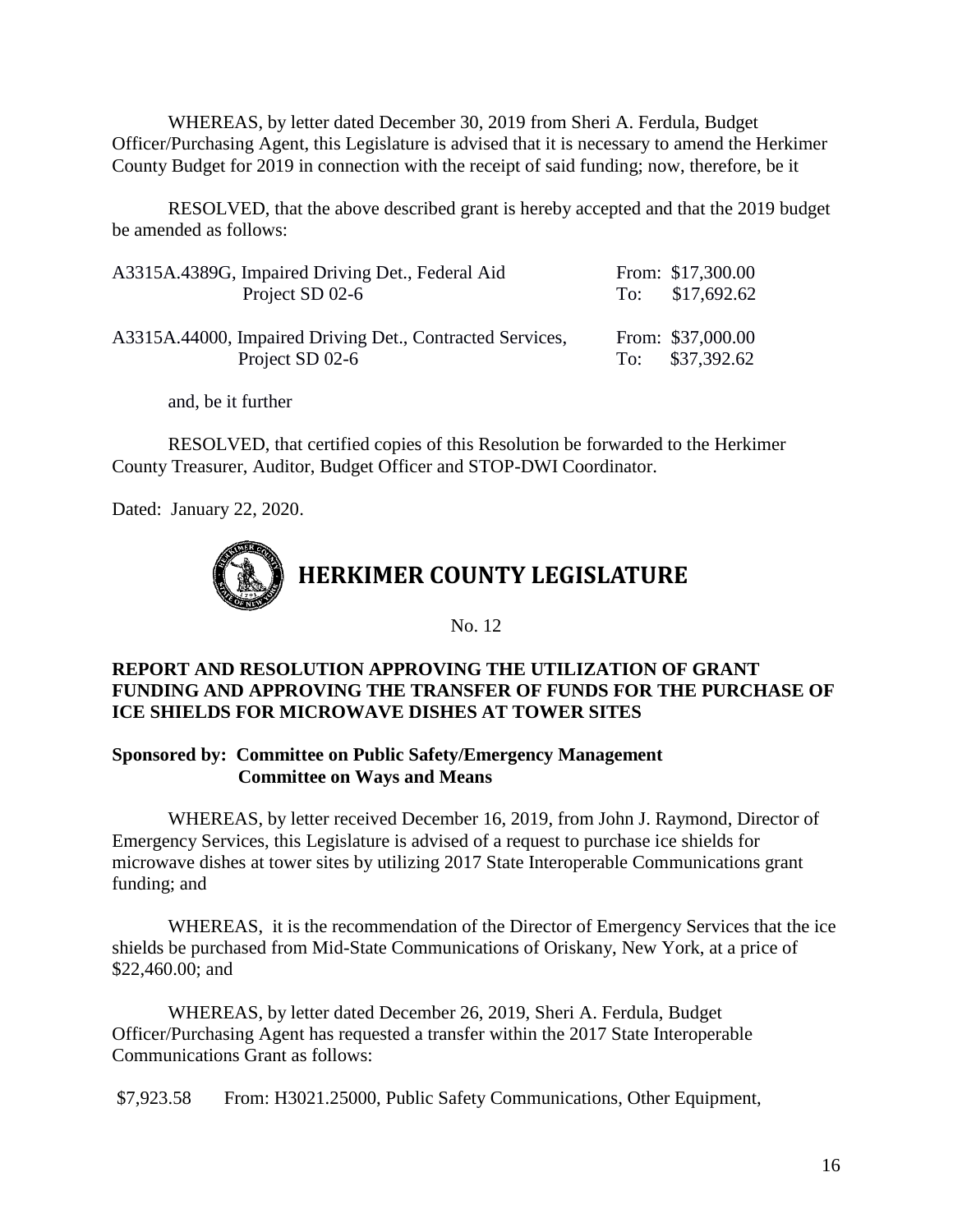Project 19-3

To: H3021.44000, Public Safety Communications, Contracted Services, Project 19-3

now, therefore, be it

RESOLVED, that certified copies of this Resolution be forwarded to the Herkimer County Treasurer, Auditor, Budget Officer and Director of Emergency Services.

Dated: January 22, 2020.



No. 13

#### **REPORT AND RESOLUTION ACCEPTING GRANT FUNDING, AUTHORIZING E-SIGNATURE, CREATING PROJECT, AND AMENDING 2020 BUDGET**

#### **Sponsored by: Committee on Public Safety/Emergency Management Committee on Ways and Means**

WHEREAS, by letter dated December 30, 2019, John J. Raymond, Director of Emergency Services has advised of a 2019 Statewide Interoperable Communications Grant in the amount of \$678,591.00 which will be utilized to improve remote communication tower facilities; and

WHEREAS, by letter dated January 7, 2020 from Sheri A. Ferdula, Budget Officer/Purchasing Agent, this Legislature is advised that a project be established, and the 2020 budget must be amended; now, therefore be it

RESOLVED, that the above described grant is hereby accepted, a project is established, and that the 2020 budget be amended as follows:

#### **REVENUE:**

| H3097, Gen. Gov't Capital Projects, Project 19-5                                               | FROM:<br>TO: | \$0<br>\$678,591 |
|------------------------------------------------------------------------------------------------|--------------|------------------|
| <b>EXPENSE:</b><br>H3021.25000, Public Safety Communications, Other Equipment,<br>Project 19-5 | FROM:<br>TO: | \$0<br>\$178,591 |
| H3021.44000, Public Safety Communications, Contracted Svcs.,<br>Project, 19-5                  | FROM:<br>TO: | \$0<br>\$500,000 |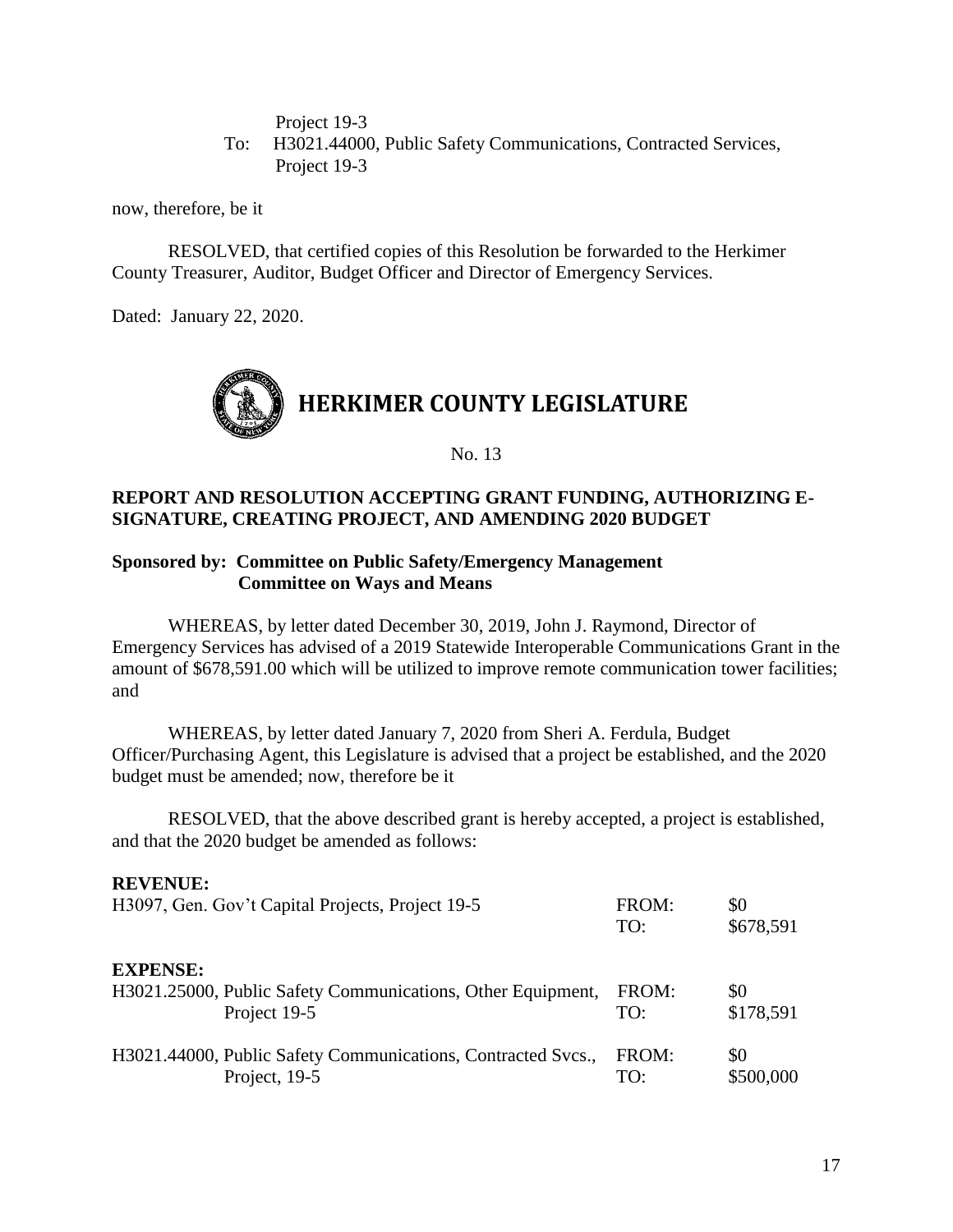and, be it further

RESOLVED, that the Chairman of the Legislature be authorized to e-sign the grant document; and, be it further

RESOLVED, that certified copies of this Resolution be forwarded to the Herkimer County Treasurer, Auditor, Budget Officer and Director of Emergency Services.

Dated: January 22, 2020.



No. 14

# **REPORT AND RESOLUTION TRANSFERRING FUNDS IN EMERGENCY SERVICES**

#### **Sponsored by: Committee on Ways & Means**

WHEREAS, by letter dated December 9, 2019 from John J. Raymond, Director of Emergency Services, has requested a transfer of funds within the 2018 EMPG Grant, Project EM06-4, to purchase Personal Protective Gear for Deputy Fire and EMS Coordinators; and

WHEREAS, by letter dated December 26, 2019 from Sheri A. Ferdula, Budget Officer/Purchasing Agent, your committee is advised a transfer is needed for this expenditure as follows:

| \$7,960.00 | From: A3020A.22000, Em. Mgmt., Homeland Security, Computer<br>Equipment, Project EM06-4<br>A3020A.25000, Em. Mgmt., Homeland Security, Other<br>To:<br>Equipment, Project EM06-4  |
|------------|-----------------------------------------------------------------------------------------------------------------------------------------------------------------------------------|
| \$640.00   | From: A3020A.44000, Em. Mgmt., Homeland Security, Contracted<br>Services, Project EM06-4<br>A3020A.25000, Em. Mgmt., Homeland Security, Other<br>To:<br>Equipment, Project EM06-4 |

now, therefore be it

RESOLVED, that the Treasurer is authorized to make the above transfer; and, be it further

RESOLVED, that certified copies of this Resolution be forwarded to the County Treasurer, Auditor, Budget Officer and Director of Emergency Services.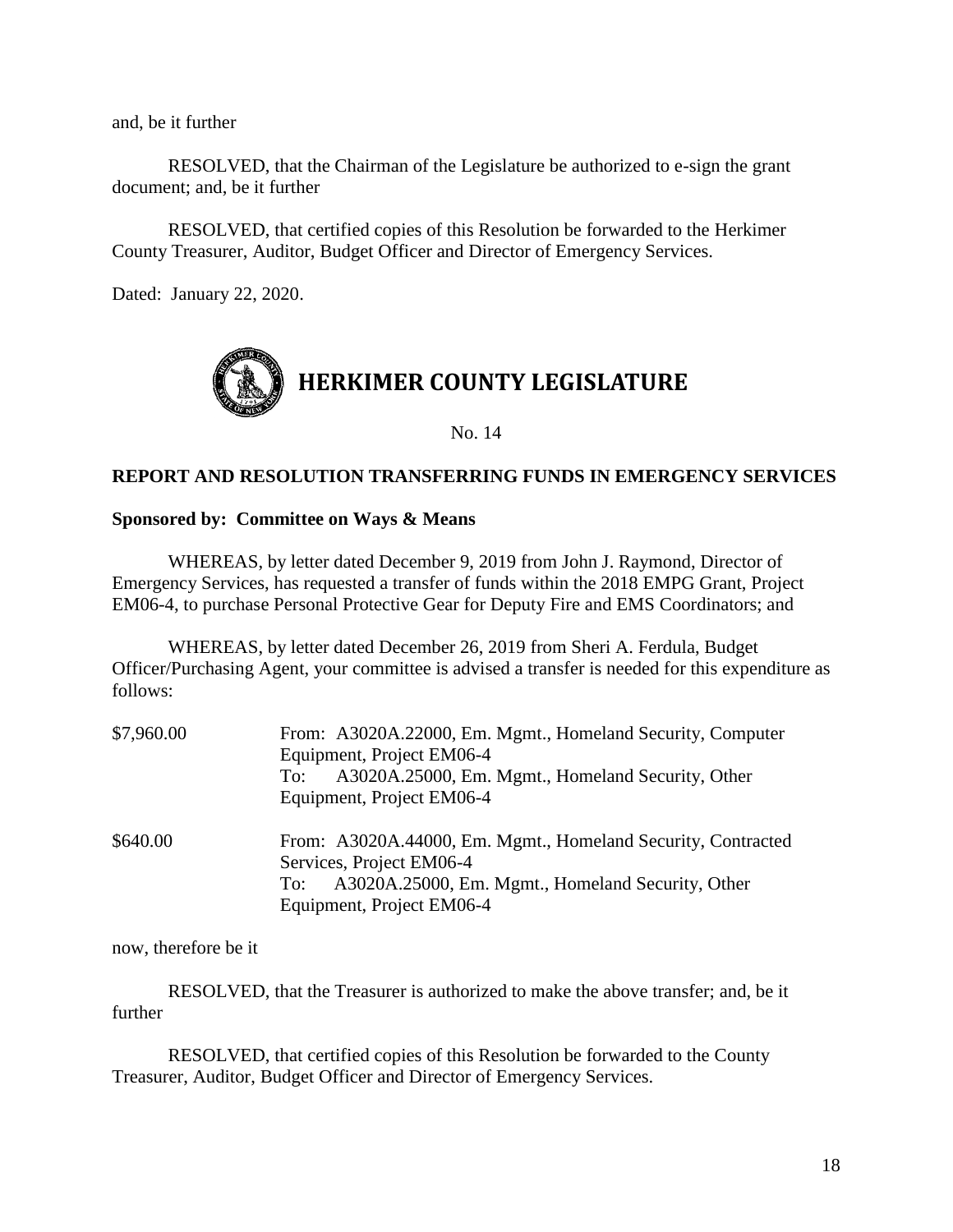Dated: January 22, 2020.



No. 15

# **REPORT AND RESOLUTION ADOPTING ANNUAL REPORT OF THE HERKIMER COUNTY PROBATION DEPARTMENT**

#### **Sponsored by: Committee on Public Safety/Emergency Management**

WHEREAS, your Committee on Public Safety/Emergency Management, to which was referred the Annual Report of the Herkimer County Probation Department for the year 2019, respectfully reports that we have examined the same, recommend the adoption of said report, and offer the following Resolution:

RESOLVED, that the Annual Report of the Herkimer County Probation Department be approved and placed on file with the Herkimer County Legislature for the year 2019.

Dated: January 22, 2020.



No. 16

# **REPORT AND RESOLUTION AUTHORIZING CONTRACT FOR VOTER REGISTRATION SYSTEM**

# **Sponsored by: Committee on Administration/Veterans' Affairs Committee on Ways and Means**

WHEREAS, by Resolution No. 171 of 2005 a contract was approved for a period of five years with NTS Data Services, LLC, for a voter registration system, including installation, support and maintenance, pursuant to the Federal Help America Vote Act, which contract was most recently renewed for four years by Resolution No. 56 of 2016; and

WHEREAS, by letter dated November 21, 2019 from Kim S. Tranter and Anthony C. Fumarola, Commissioners of Elections, this Legislature is advised of a request to extend said contract for an additional two years for a term of January 1, 2020 through December 31, 2021, with two – one year options to extend at the same price, for ongoing support and maintenance of said voter registration system; now, therefore, be it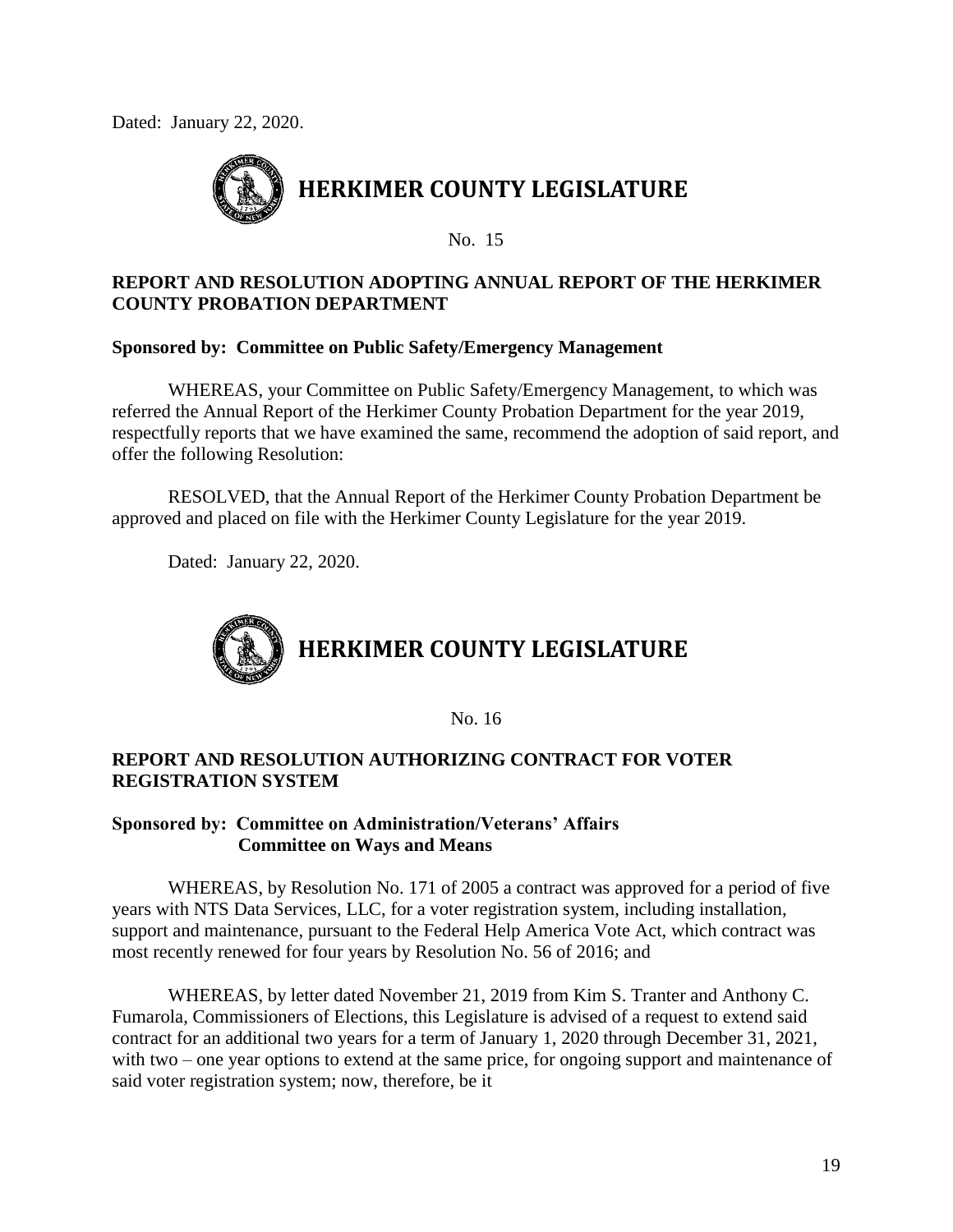RESOLVED, that a contract be entered into with NTS Data Services, LLC, 2079 Sawyer Drive, Niagara Falls, NY 13403 for the provision of ongoing support and maintenance of a voter registration system at a cost of \$31,960.00 per year, for a two year term, with two – one year options to extend at the same price; and, be it further

RESOLVED, that the Chairman of the Legislature is authorized to execute said contract with the form of said contract to be subject to the approval of the County Attorney; and, be it further

RESOLVED, that certified copies of this Resolution be forwarded to the County Treasurer, Auditor, Budget Officer, Commissioners of Elections and NTS Data Services, LLC.

Dated: January 22, 2020.



No. 17

# **REPORT AND RESOLUTION AMENDING CONTRACT WITH ATTORNEY KEITH BOWERS TO PROVIDE SERVICES AS ADMINISTRATOR FOR OVERSIGHT OF INDIGENT REPRESENTATION**

#### **Sponsored by: Committee on Public Safety & Emergency Management Committee on Ways and Means**

WHEREAS, by Resolution No. 40, dated January 24, 2019, this Legislature approved a contract with Attorney Keith Bowers, Herkimer County Assigned Counsel Administrator through an agreement with the Herkimer County Bar Association to provide services to Herkimer County which are mandated by the State of New York in connection with indigent representation improvements; and

WHEREAS, by letter dated, January 3, 2020, from Lorraine H. Lewandrowski, Acting County Attorney, this Legislature is advised of a request by Attorney Bowers to amend the contract entered into by the County with Attorney Keith Bowers on February 6, 2019 to reflect that the above services will be provided by a separate legal entity, Enhanced Representation, Inc., an attorney corporation solely owned by Keith Bowers, effective February 1, 2019; now, therefore be it

RESOLVED, that the Chairman of the Legislature be, and hereby is, authorized to execute an amended contract with Enhanced Legal Representation, Inc., for the retroactive period commencing February 1, 2019; and, be it further

RESOLVED, that in all other aspects, the contract entered into on February 9, 2019 between Herkimer County and Attorney Keith Bowers shall remain unchanged; and, be it further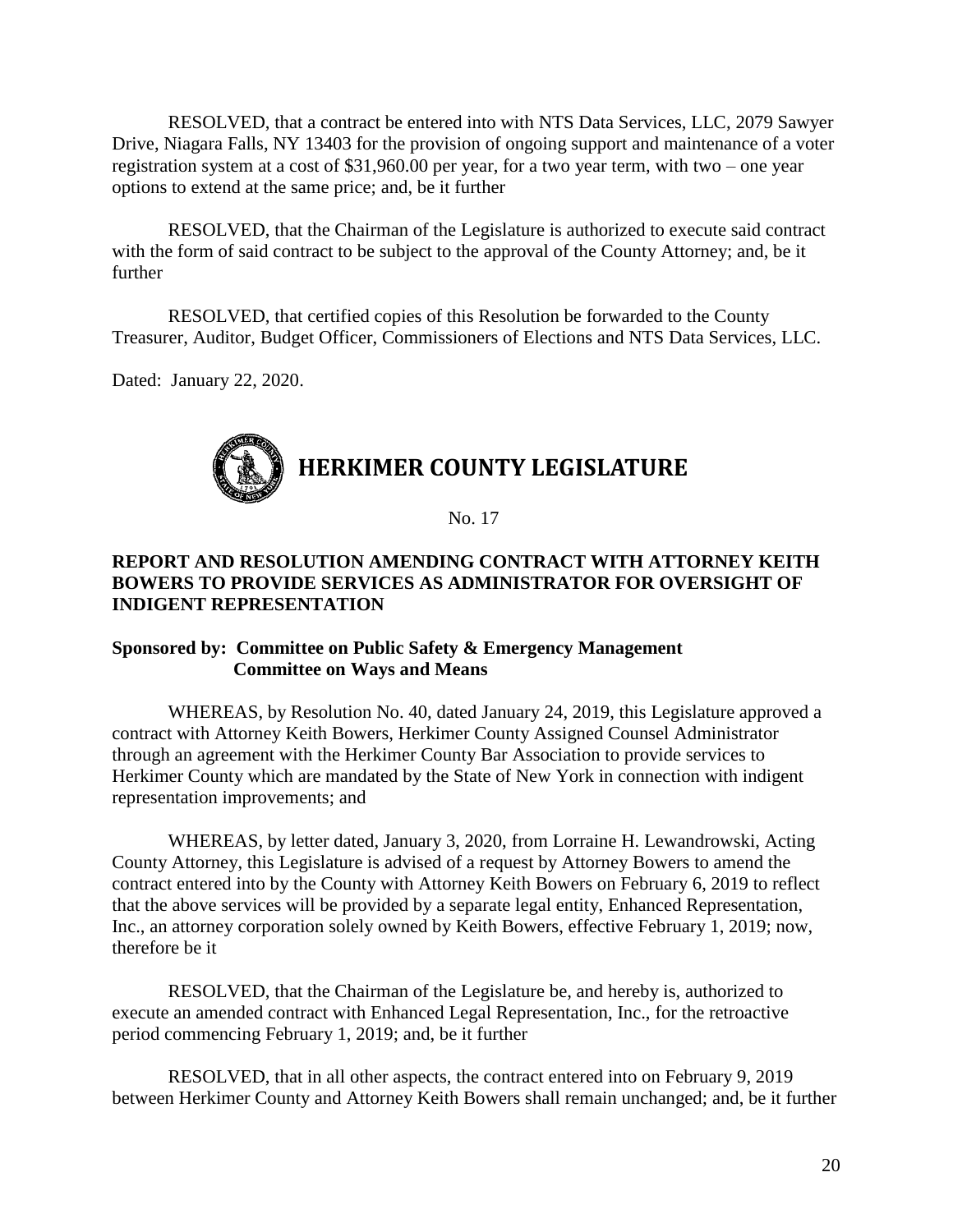RESOLVED, that certified copies of this Resolution be forwarded to the Herkimer County Treasurer, Auditor, Budget Officer, County Attorney, Attorney Keith Bowers, and Enhanced Legal Representation, Inc.

Dated: January 22, 2020.



No. 18

## **REPORT AND RESOLUTION AUTHORIZING TERMINATING PARTICIPATION IN INTER-MUNICIPAL AGREEMENT REGARDING MUNICIPAL HEALTHCARE FINANCING COLLECTIVE**

# **Sponsored by: Committee on Ways and Means**

WHEREAS, by Resolution No. 288 of 2018, this Legislature authorized the execution of an Inter-municipal Agreement for participation in the Municipal Healthcare Financing Collective (MHFC) for stop-loss insurance; and

WHEREAS, by letter dated December 4, 2019, Steven R. Billings, Personnel Officer, has advised the county never participated in purchasing stop-loss insurance through the MHFC, and recommends the county terminate our involvement in the MHFC at this time; now, therefore be it

RESOLVED, that the County of Herkimer terminate its participation in the Intermunicipal Agreement with the Municipal Healthcare Financing Collective; and, be it further

RESOLVED, that certified copies of this Resolution be forwarded to the Herkimer County Treasurer, Auditor, Budget Officer, Personnel Officer and Mark LaVigne of NYSAC.

Dated: January 22, 2020.



No. 19

**REPORT AND RESOLUTION AMENDING CONTRACT WITH HINMAN, HOWARD, & KATTELL, LLP**

**Sponsored by: Committee on Ways and Means**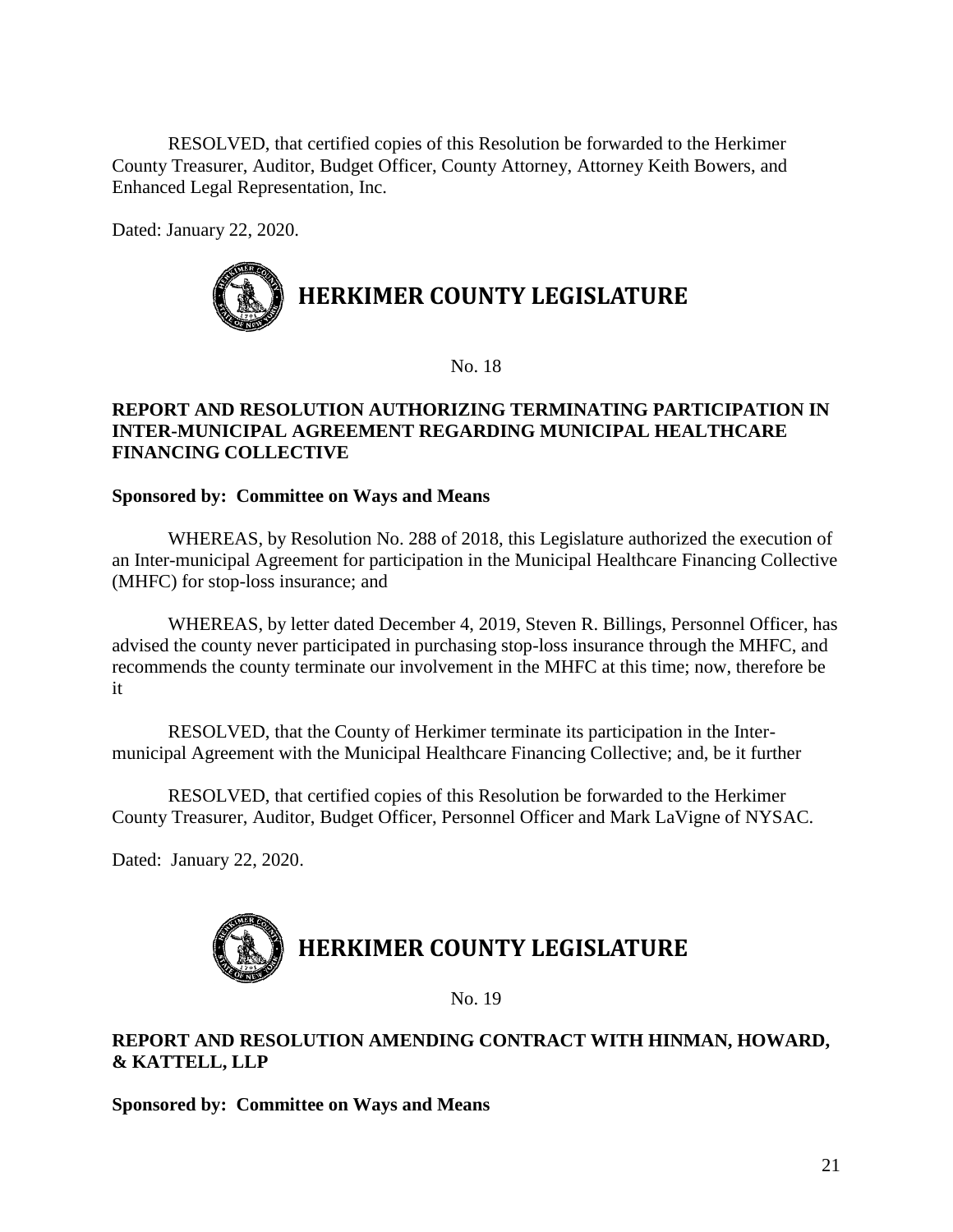WHEREAS, by Resolution No. 274 dated October 26, 2005, this Legislature approved a contract with Hinman, Howard, & Kattell, LLP, of Binghamton, New York, to represent the County;

WHEREAS, by letter dated December 6, 2019, from Steven R. Billings, Personnel Officer, this Legislature is advised of a request to amend the contract to increase the hourly rate the former Herkimer County Workers' Compensation Plan pays for legal services from \$210.00 per hour to \$300.00 per hour; now, therefore be it

RESOLVED, that the Chairman of this Legislature is hereby authorized to execute an amended contract to reflect said changes; and, be it further

RESOLVED, that in all other aspects, the contract between Herkimer County and Hinman, Howard, & Kattell, LLP shall remain unchanged; and, be it further

RESOLVED, that certified copies of this Resolution be forwarded to the Herkimer County Treasurer, Auditor, Budget Officer, Personnel Officer, and Hinman, Howard, & Kattell, LLP.

Dated: January 22, 2020.



No. 20

# **REPORT AND RESOLUTION APPROVING AGREEMENT IN CONNECTION WITH ON-GOING LITIGATION INVOLVING THE HERKIMER COUNTY WORKERS'COMPENSATION PLAN**

#### **Sponsored by: Committee on Ways and Means**

WHEREAS, by letter dated December 6, 2019, from Steven R. Billings, Personnel Officer, this Legislature is advised that a proposal has been received from Milliman to provide analysis, expert opinion and a written report concerning the appropriate discount rate that should be applied to the outstanding liabilities of the Workers' Compensation Plan, at a cost not to exceed \$40,000.00; now, therefore, be it

RESOLVED, that the Chairman of this Legislature is hereby authorized to execute an agreement on behalf of the County of Herkimer with Milliman, One Pennsylvania Plaza, 38<sup>th</sup> Floor, New York, NY 10019, to provide analysis, expert opinion, a review of documents relied upon in connection with our report, review and critique the opinions (and reports, if any) of opposing experts, and assist attorneys as requested in developing cross examination of opposing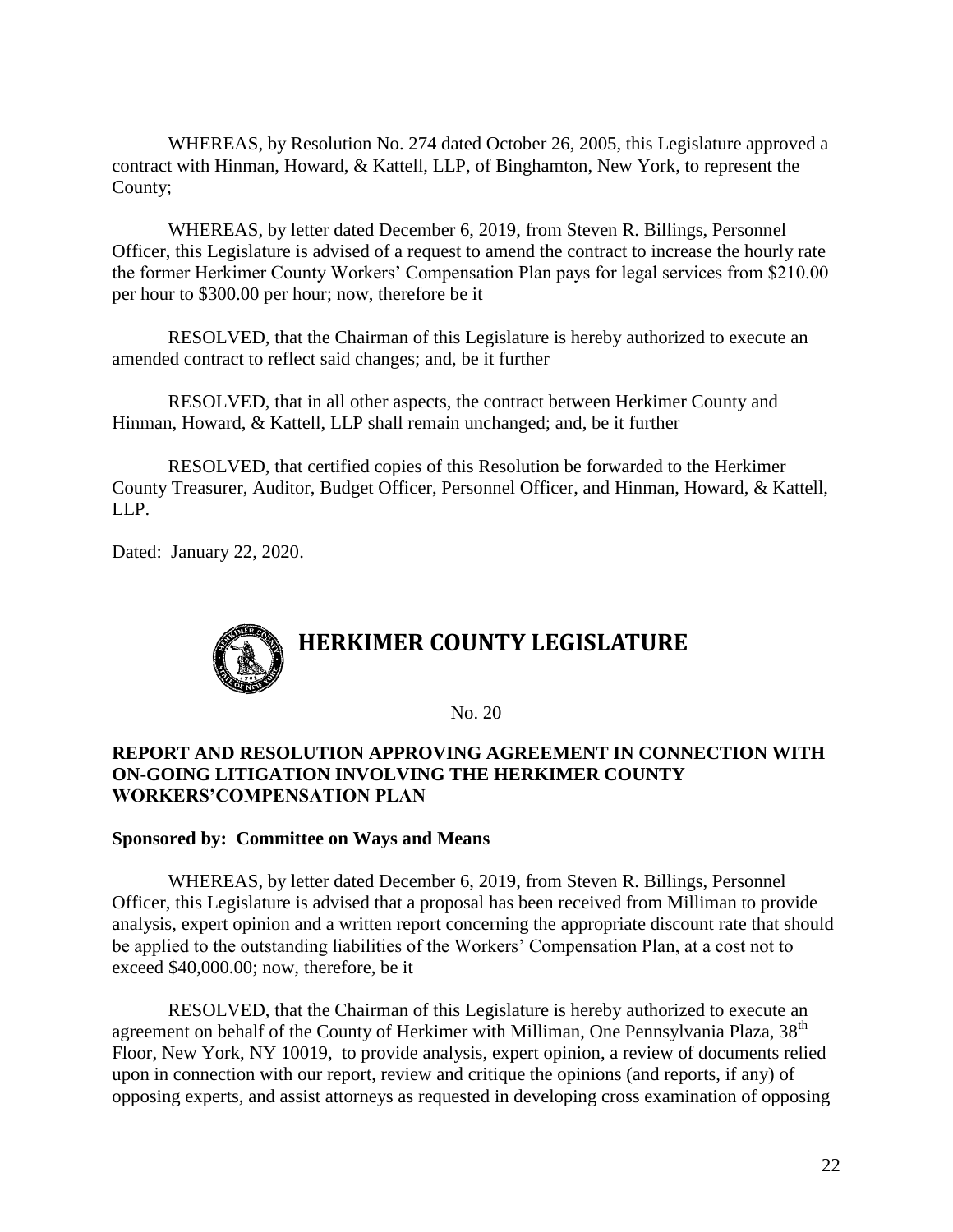experts, and will also testify at the 2020 trial and, if requested, assist in writing or reviewing post total briefs, at a cost not to exceed \$40,000.00, with the final terms of said agreement to be subject to the approval of the County Attorney; and, be it further

RESOLVED, that certified copies of this Resolution be forwarded to the Herkimer County Treasurer, Auditor, Budget Officer, and Personnel Officer.

Dated: January 22, 2020.



No. 21

# **REPORT AND RESOLUTION AUTHORIZING UPDATED AGREEMENT WITH LITTLE FALLS HOSPITAL FOR SERVICES OF MEDICAL CONSULTANT IN CONNECTION WITH PUBLIC HEALTH NURSING PROGRAMS**

# **Sponsored by: Committee on Human Resources Committee on Ways and Means**

WHEREAS, by letter dated November 27, 2019, Christina Cain, Director of Public Health, has requested approval for an updated contract with Little Falls Hospital for the services of a Medical Consultant, which is a mandated requirement under New York State Department of Health Article 28 regulations; and

WHEREAS, under said agreement Little Falls Hospital will provide the County with the services of Richard Nocella, D.O., a licensed physician, and in his absence, another practitioner will be provided as needed, to provide both administrative and/or clinical assistance, to act as Medical Consultant for Herkimer County Public Health Nursing, with the County to pay the Hospital the sum of \$110.00 per hour portal to portal, with a minimum of one hour per week; now, therefore, be it

RESOLVED, that the Chairman of this Legislature is hereby authorized to enter into an agreement with Little Falls Hospital, 140 Burwell Street, Little Falls, New York, for the provision of a licensed physician to act as Medical Consultant for the Herkimer County Public Health Nursing services programs, at a cost of \$110.00 per hour, portal to portal, with said agreement to subject to the approval of the Herkimer County Attorney; and, be it further

RESOLVED, that the Chairman of this Legislature is further authorized to enter into annual renewals of said agreement after the expiration of the current agreement, upon the same or more favorable terms and conditions; and, be it further

RESOLVED, that certified copies of this Resolution be forwarded to the Herkimer County Treasurer, Auditor, Budget Officer, Director of Public Health and Little Falls Hospital.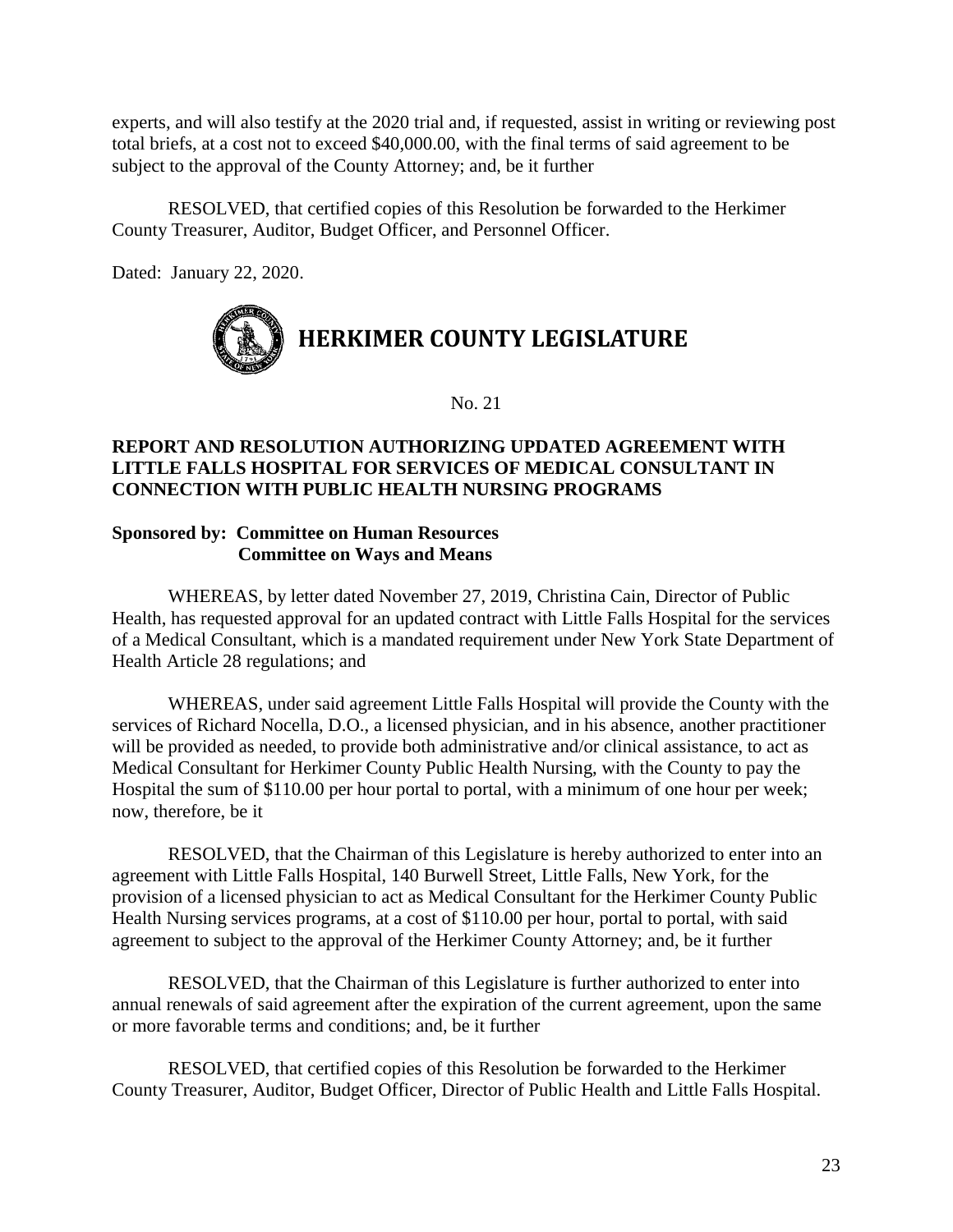Dated: January 22, 2020.



No. 22

# **REPORT AND RESOLUTION APPROPRIATING FUNDS AND AMENDING BUDGET IN PUBLIC HEALTH**

#### **Sponsored by: Committee on Ways and Means**

WHEREAS, by letter dated December 30, 2019, Sheri Ferdula, Budget Officer/Purchasing Agent, has advised that an appropriation in the budget, and a budget amendment is needed to cover expenditures for the Early Intervention Program; and

WHEREAS, Sheri Ferdula, Budget Officer/Purchasing Agent has advised that funds have been verified and are available for this appropriation and budget amendment; now, therefore, be it

RESOLVED, that an appropriation and budget amendment in the 2019 budget be made as follows:

#### **Appropriation:**

\$27,540 From: A1990.46000, Contingent Fund, Miscellaneous Expense To: A4059.44000, Early Intervention, Contracted Services

#### **Budget Amendment:**

| A4059.3449, Early Intervention, State Aid            | From: \$135,806<br>To: $$162,266$ |
|------------------------------------------------------|-----------------------------------|
| A4059.44000, Early Intervention, Contracted Services | From: \$200,000<br>To: $$226,460$ |

and, be it further

RESOLVED, that certified copies of this Resolution be forwarded to the Herkimer County Treasurer, Auditor, Budget Officer, and Director of Public Health.

Dated: January 22, 2020.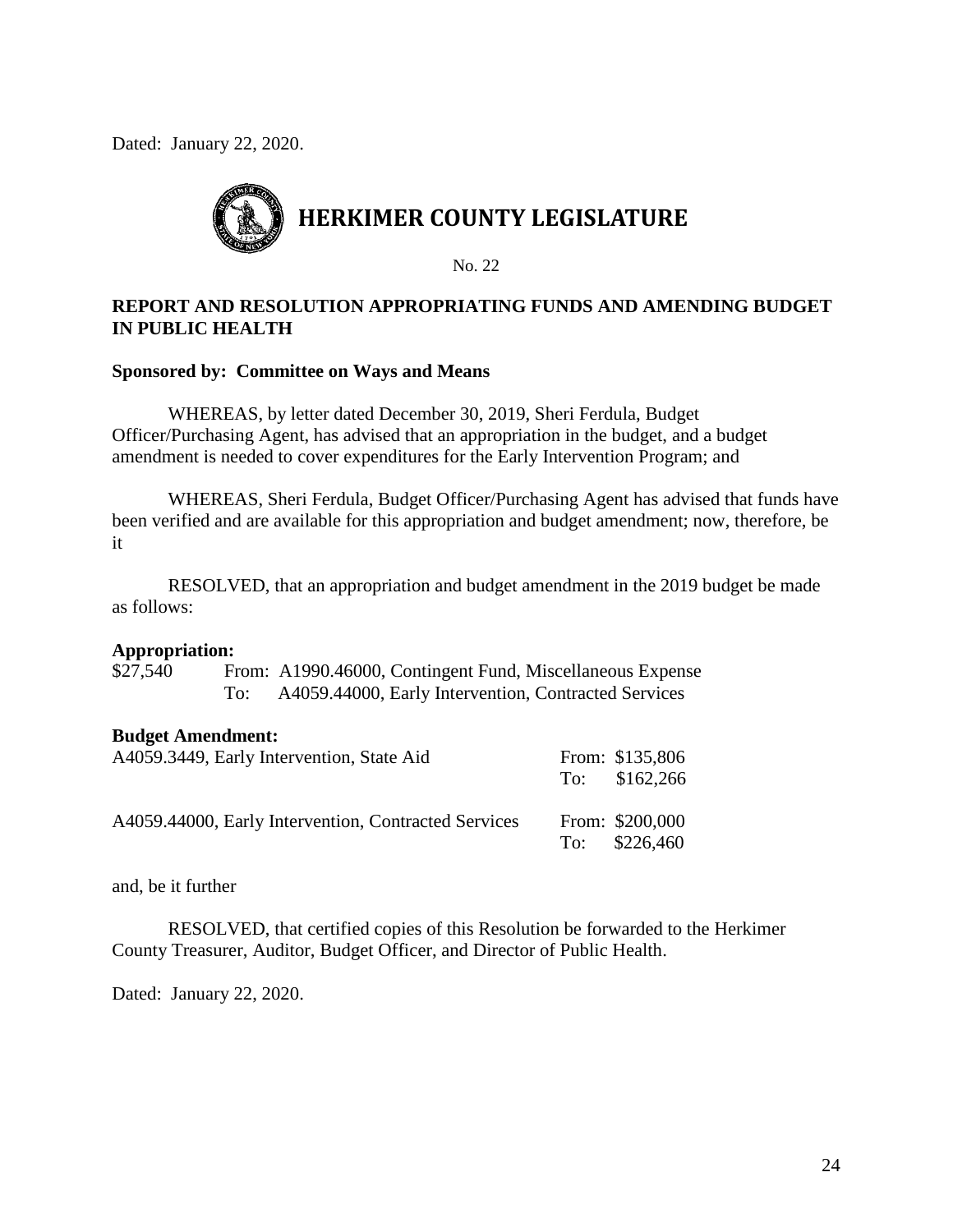

# **REPORT AND RESOLUTION TRANSFERRING FUNDS AND AMENDING BUDGET IN PUBLIC HEALTH**

# **Sponsored by: Committee on Ways and Means**

WHEREAS, by letter dated December 30, 2019, Sheri Ferdula, Budget Officer/Purchasing Agent, has advised that a budget amendment and transfer is needed to cover expenditures for the Education of Handicapped Children Program; and

WHEREAS, Sheri Ferdula, Budget Officer/Purchasing Agent has advised that funds have been verified and are available for this budget amendment and transfer; now, therefore, be it

RESOLVED, that a budget amendment and transfer in the 2019 budget be made as follows:

# **Amendment:**

| A2960.3277, Ed. Of Hand., State Aid           |     |                                               | From: \$1,338,750                                             |
|-----------------------------------------------|-----|-----------------------------------------------|---------------------------------------------------------------|
|                                               |     |                                               | To: \$1,788,748                                               |
| A2960.44000, Ed of Hand., Contracted Services |     |                                               | From: \$2,250,000                                             |
|                                               |     |                                               | To: \$2,699,998                                               |
| <b>Transfer:</b>                              |     |                                               |                                                               |
| \$306,302                                     |     |                                               | From: A3170.44000, Correctional Facility, Contracted Services |
|                                               | To: | A2960.44000, Ed of Hand., Contracted Services |                                                               |

and, be it further

RESOLVED, that certified copies of this Resolution be forwarded to the Herkimer County Treasurer, Auditor, Budget Officer, and Director of Public Health.

Dated: January 22, 2020.



#### No. 24

# **REPORT AND RESOLUTION APPROVING AGREEMENT AND APPROPRIATING FUNDS IN EMPLOYMENT AND TRAINING**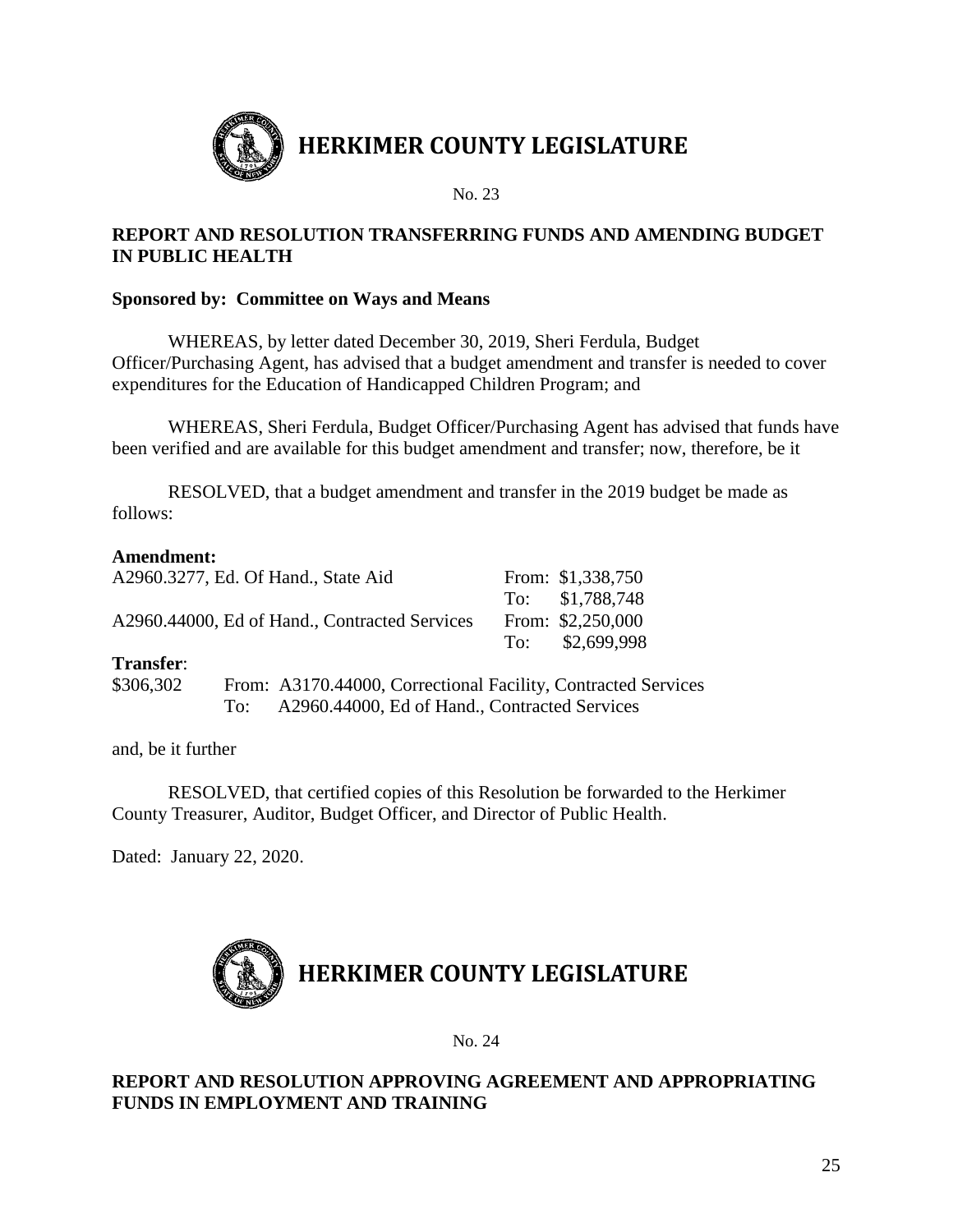# **Sponsored by: Committee on County Planning & Development Committee on Ways and Means**

WHEREAS, by letter dated December 31, 2019, from Karin Piseck, Director of Employment and Training, this Legislature is advised of a request to enter into an agreement with Schenectady Community Action Agency for the purpose of setting up an Employer Resource Network in Herkimer County; and

WHEREAS, by letter dated December 30, 2019, from Sheri Ferdula, Budget Officer/Purchasing Agent, this Legislature is advised that an appropriation will be necessary to allocate the funding for the development of this program; and

WHEREAS, the Budget Officer further advises that funds have been verified and are available for this appropriation; now, therefore, be it

RESOLVED, that an appropriation within the 2019 budget be made as follows:

# **Appropriation:**

\$25,000.00 From: A1990.46000, Contingent Fund, Miscellaneous Expense To: CD6294.44000, ETA One Stop, Contracted Services

and, be it further

RESOLVED, that the Chairman of this Legislature is hereby authorized to execute an agreement with Schenectady Community Action Agency for the purpose of setting up an Employer Resource Network in Herkimer County, with terms and conditions subject to the approval of the Herkimer County Attorney; and, be it further

RESOLVED, that certified copies of this Resolution be forwarded to the Herkimer County Treasurer, Auditor, Budget Officer, and Director of Employment and Training.

Dated: January 22, 2020.



No. 25

# **REPORT AND RESOLUTION GRANTING AN ADDITIONAL LEAVE OF ABSENCE**

**Sponsored by: Committee on Ways and Means**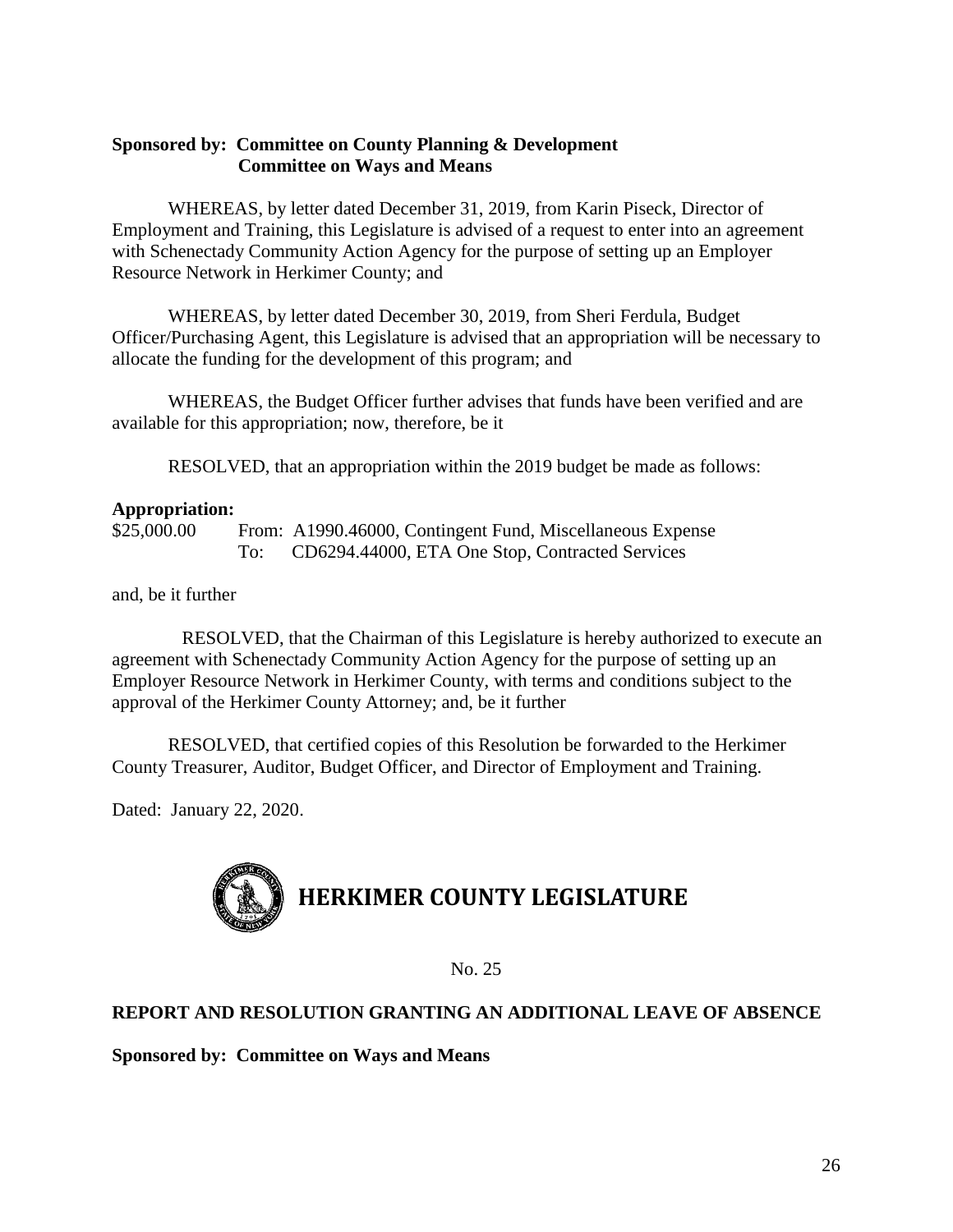WHEREAS, by Resolution No. 370 for the year 1986, a leave with pay was granted to Mary Sullivan extending to July 1, 1988, so that she could serve in a statewide office with the Civil Service Employees' Association; and

WHEREAS, said leave with pay was extended by resolutions thereafter, most recently by Resolution No. 32 of 2018; and

WHEREAS, by letter dated December 30, 2019, Timothy Seymour, Commissioner of Social Services has advised that by letter dated December 20, 2019, Mary Sullivan has requested said leave be extended; now, therefore, be it

RESOLVED, that a leave of absence with pay be granted to Mary Sullivan under the terms and conditions set forth in Resolution No. 370 for the Year 1986 for the period from July 1, 2020 through June 30, 2021, with the Civil Service Employees' Association, Inc. to furnish insurance in form and amount satisfactory to the Herkimer County Administrator to protect the County if held liable for any damages arising from act or omission by such employee during the period of such leave and with the County to be reimbursed for the total cost for the full salary and total cost for fringe benefits for said Mary Sullivan; and, be it further

RESOLVED, that certified copies of this Resolution be forwarded to the Herkimer County Treasurer, Auditor, Budget Officer, Personnel Officer, Commissioner of Social Services, Mary Sullivan and the Civil Service Employees' Association, Inc. of New York State.

Dated: January 22, 2020.



No. 26

# **REPORT AND RESOLUTION AMENDING SALARY SCHEDULE NO. II FOR POSITION CHANGE IN HERKIMER COUNTY DEPARTMENT OF SOCIAL SERVICES**

# **Sponsored by: Committee on Human Resources Committee on Ways and Means**

WHEREAS, by letter dated January 2, 2020, Tim Seymour, Commissioner of Social Services, has requested to amend Salary Schedule II to delete a part time Social Services Attorney and establish a full time Social Services Attorney; and

WHEREAS, by letter dated January 10, 2020, Steven R. Billings, Personnel Officer, your committees have been advised that Salary Schedule No. II should be amended to delete a part time Social Services Attorney in Account A6010, and establish a full time Social Services Attorney in Account A6010 with a base pay rate of \$83,650.00; now, therefore be it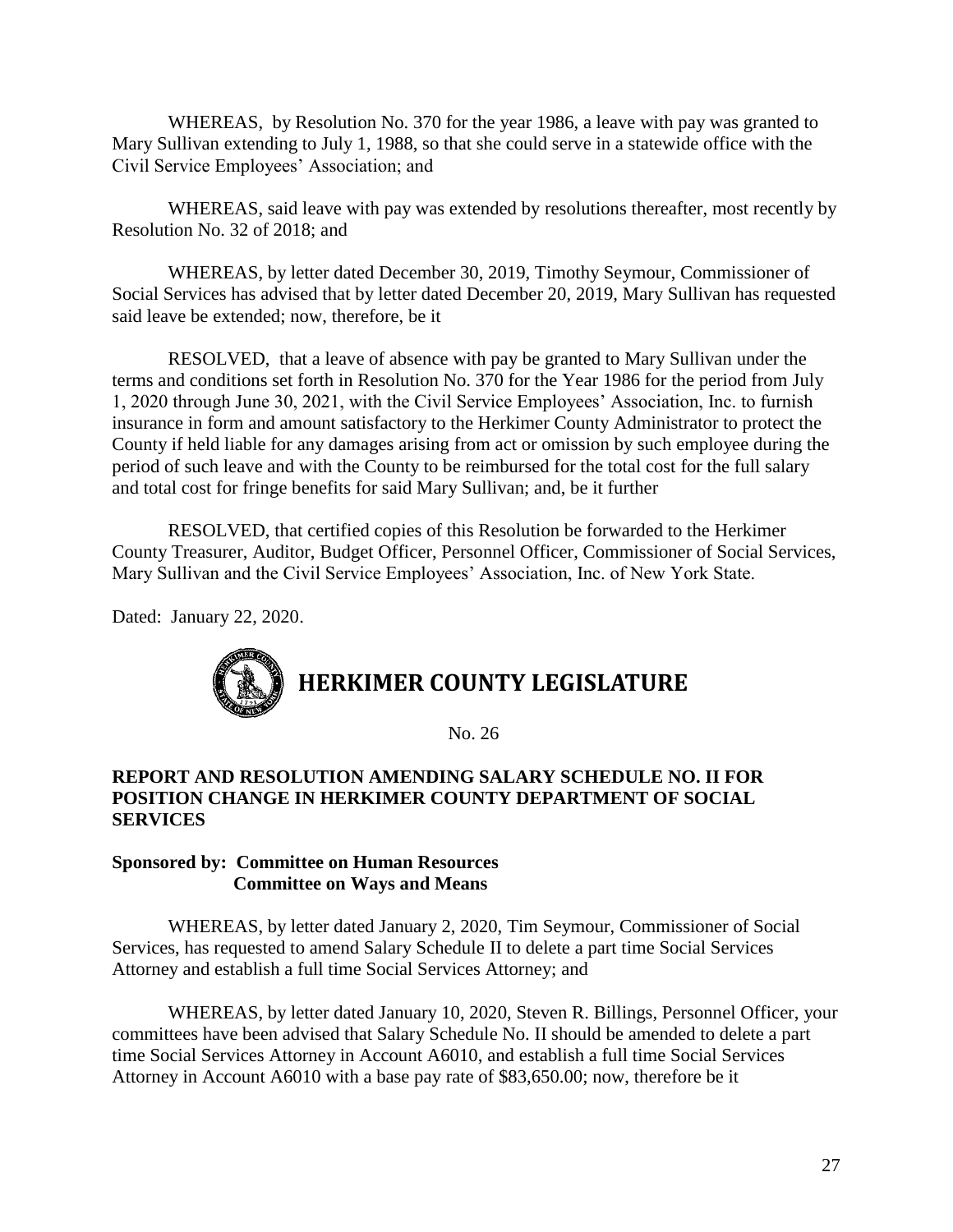RESOLVED, that Salary Schedule No. II be amended to delete a part time Social Services Attorney in Account A6010, and establish a full time Social Services Attorney in Account A6010 with a base pay rate of \$83,650.00; and, be it further

RESOLVED, that certified copies of this Resolution be forwarded to the Herkimer County Treasurer, Auditor, Budget Officer, Personnel Officer, and Commissioner of Social Services.

Dated: January 22, 2020.



No. 27

# **REPORT AND RESOLUTION AUTHORIZING USE AND DISSEMINATION AGREEMENT WITH NEW YORK STATE DIVISION OF CRIMINAL JUSTICE SERVICES IN THE DEPARTMENT OF SOCIAL SERVICES**

# **Sponsored by: Committee on Human Resources Committee on Ways and Means**

WHEREAS, by letter dated January 2, 2020, Timothy Seymour, Commissioner of Social Services, has requested approval to enter into a Use and Dissemination Agreement with the State Division of Criminal Justice Services (DCJS); and

WHEREAS, said letter further states in May of 2019, the Department of Social Services (DSS) was required to submit policy concerning mandatory background investigations for all staff that have access to Federal Tax Information (FTI), the three main components of this task include: Local Law Enforcement Background Check, FBI fingerprinting through the DCJS, and I-9 submission and E-Verification; now, therefore, be it

RESOLVED, that the above described Use and Dissemination Agreement with New York DCJS is hereby approved; and, be it further

RESOLVED, that certified copies of this Resolution be forwarded to the Herkimer County Treasurer, Auditor, Budget Officer, Commissioner of Social Services and New York State DCJS.

Dated: January 22, 2020.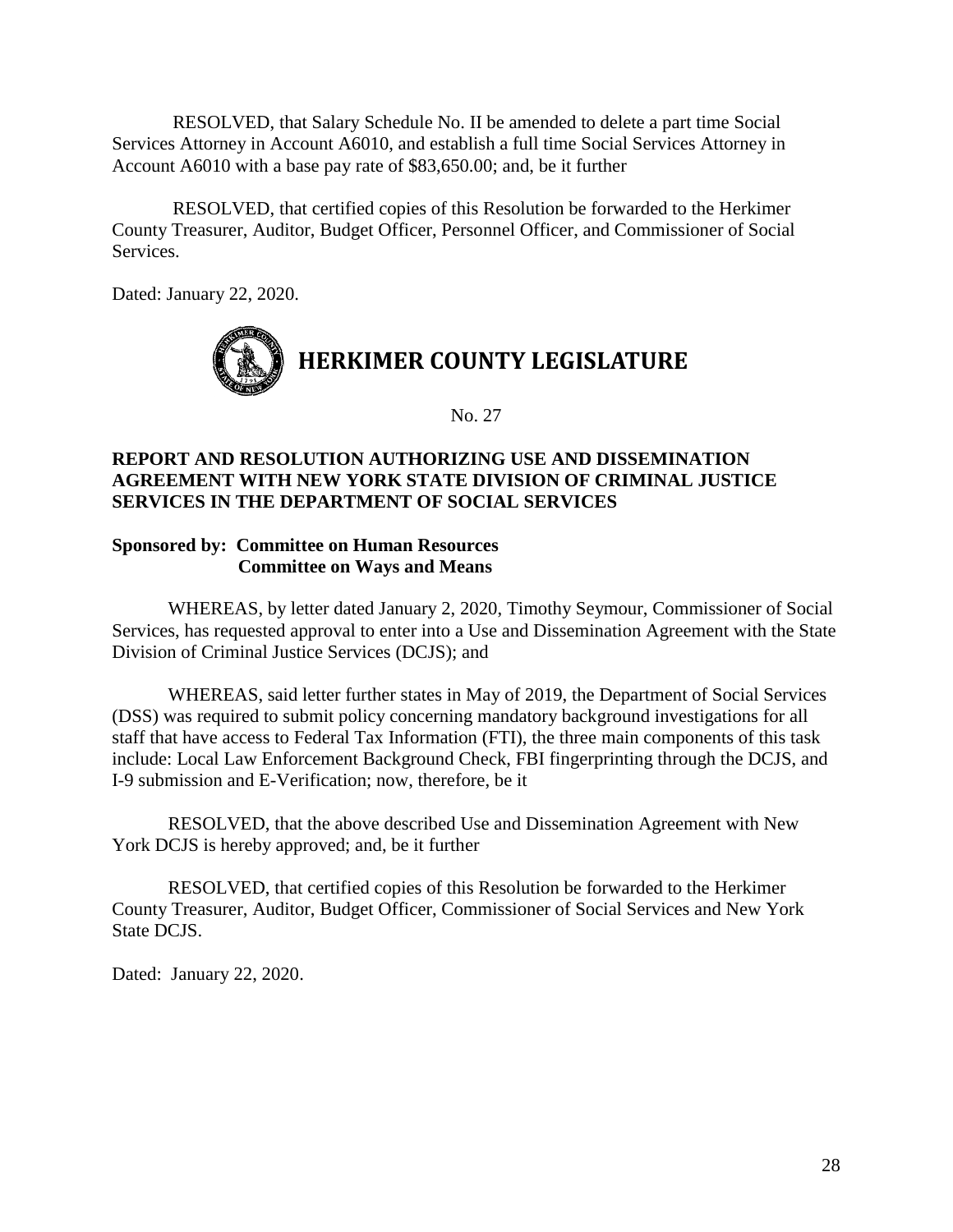

**HERKIMER COUNTY LEGISLATURE**

No. 28

# **REPORT AND RESOLUTION APPROPRIATING FUNDS**

# **Sponsored by: Committee on Ways and Means**

WHEREAS, by letter dated December 30, 2019, Sheri Ferdula, Budget Officer/Purchasing Agent, has advised that an appropriation in the 2019 budget is needed for payment to the Community Foundation of Herkimer & Oneida Counties for the Herkimer County Community Development Plan; and

WHEREAS, Sheri Ferdula, Budget Officer/Purchasing Agent has advised that funds have been verified and are available for this appropriation; now, therefore, be it

RESOLVED, that an appropriation be made as follows:

\$43,134.00 FROM: A1990.46000, Contingent Fund, Miscellaneous Expense TO: A1010.45000, Legislature, Fees for Services

and, be it further

RESOLVED, that certified copies of this Resolution be forwarded to the Herkimer County Treasurer, Auditor and Budget Officer.

Dated: January 22, 2020.



No. 29

# **REPORT AND RESOLUTION AUTHORIZING TRANSFER OF FUNDS**

# **Sponsored by: Committee on Ways & Means**

WHEREAS, your Committee on Ways and Means, to which was referred a communication from Sheri A. Ferdula, Budget Officer/Purchasing Agent, dated December 26, 2019, submitting a request for transfer of funds, reports that we have examined said communication, inquired into the subject matter thereof, and recommend that said transfers be made and offer the following Resolution:

RESOLVED, that the Herkimer County Treasurer be, and she hereby is,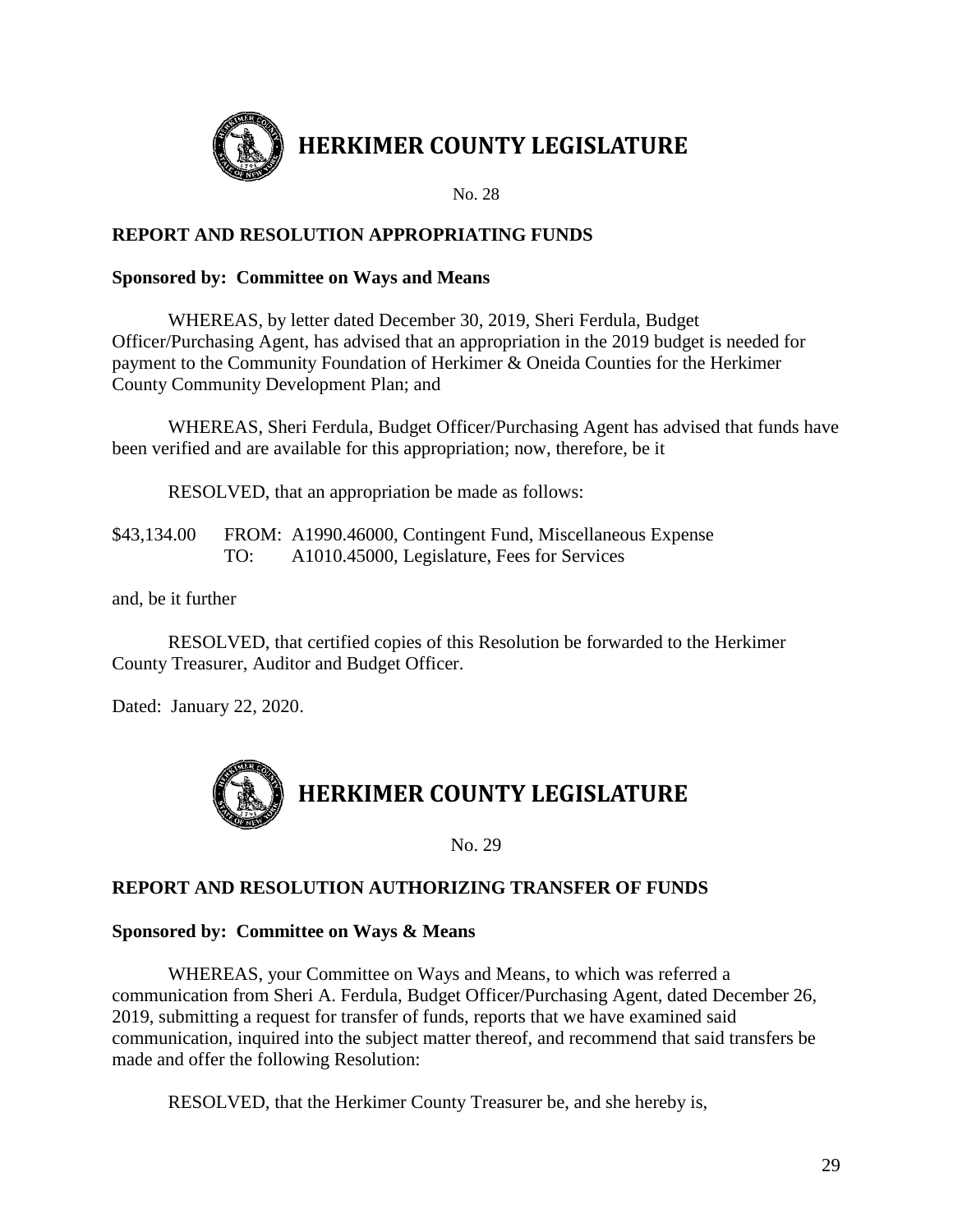authorized and directed to transfer the following sum from and to the following accounts in the 2019 Budget:

\$204.14 From: A1340.44000, Budget and Purchasing, Contracted Services To: A6420.40100, IDA, Other

and, be it further

RESOLVED, that certified copies of this Resolution be forwarded to the Herkimer County Treasurer, Auditor, and Budget Officer.

Dated: January 22, 2020.



No. 30

# **REPORT AND RESOLUTION AUTHORIZING TRANSFERS OF FUNDS IN 2019 BUDGET**

#### **Sponsored by: Committee on Ways & Means**

WHEREAS, your Committee on Ways and Means, to which was referred a communication from Sheri A. Ferdula, Budget Officer/Purchasing Agent, dated January 6, 2020, submitting request for transfer of funds, reports that we have examined said communication, inquired into the subject matter thereof, and recommend that said transfers be made and offer the following Resolution:

RESOLVED, that the Herkimer County Treasurer be, and she hereby is, authorized and directed to transfer the following sum from and to the following accounts in the 2019 Budget:

| <b>Transfer:</b> |       |                                                             |
|------------------|-------|-------------------------------------------------------------|
| \$12,000         | FROM: | A1355.10000-001, Real Property, Salaries                    |
|                  | TO:   | A1320.86000, Auditor, Health Insurance                      |
| \$12,000         | FROM: | A4320.10100-021, Mental Health, Permanent Part Time         |
|                  | TO:   | A1420.10000-001, County Attorney, Salaries                  |
| \$1,450          | FROM: | A1450.41000, Board of Elections, Supplies                   |
|                  | TO:   | A1450.10000-001, Board of Elections, Salaries               |
| \$1,250          | FROM: | A1450A.10100, BOE, Admin, Temporary Employees               |
|                  | TO:   | A1450A.44000, BOE, Contracted Services                      |
| \$2,300          | FROM: | A1355.10000-001, Real Property, Salaries                    |
|                  | TO:   | A2960.86000, Ed. Of Handicapped Children, Health Insurance  |
| \$7,000          | FROM: | A3020.44000, Public Safety, Contracted Services             |
|                  | TO:   | A3021.86000, Public Safety Communications, Health Insurance |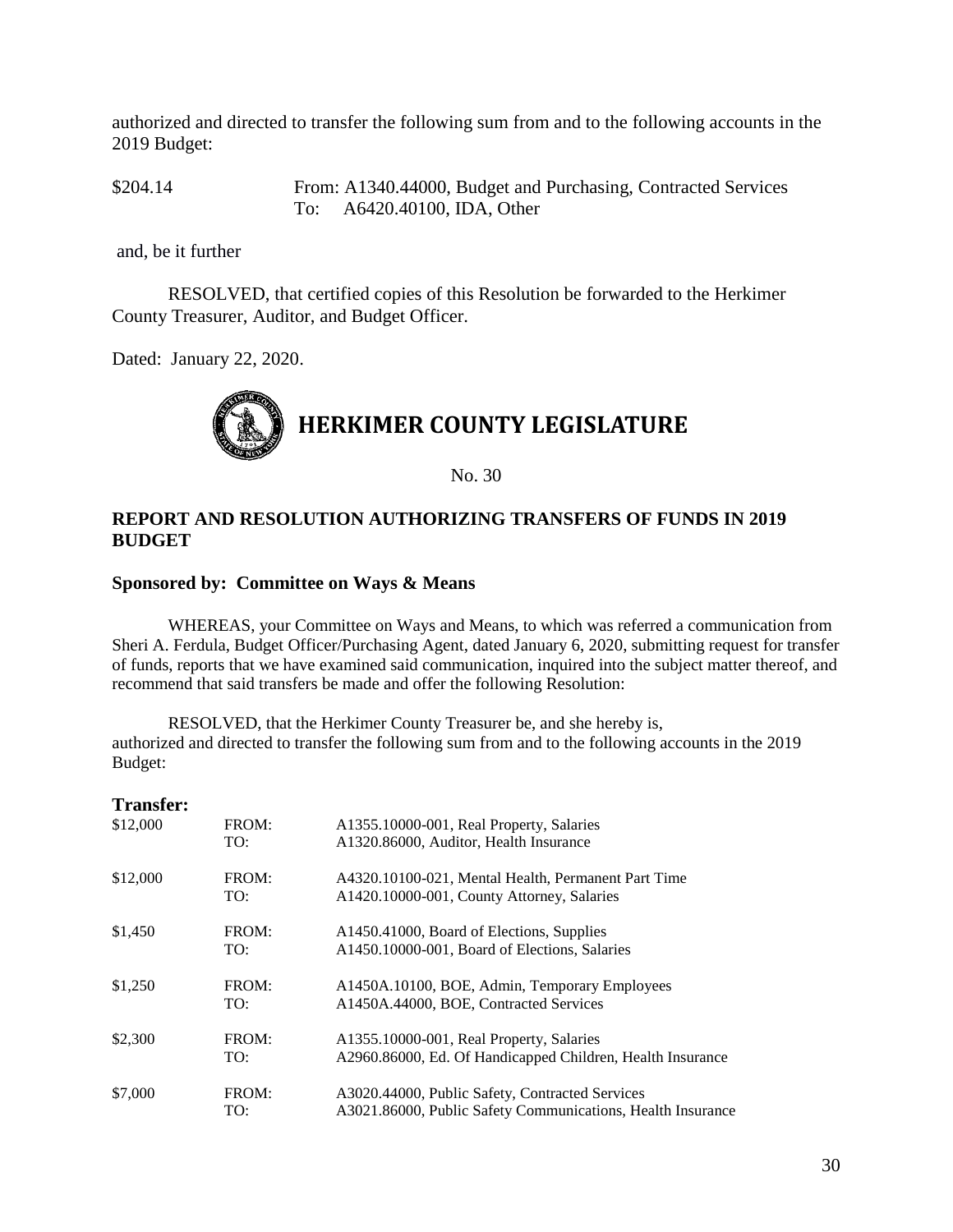| \$1,500   | FROM:<br>TO: | A3315.25000, Impaired Driving, Other Equipment<br>A3315.86000, Impaired Driving, Retirement |
|-----------|--------------|---------------------------------------------------------------------------------------------|
| \$584     | FROM:<br>TO: | A1355.10000-001, Real Property, Salaries<br>A6510.10000, Veteran's, Salaries                |
| \$2,445   | FROM:<br>TO: | A7320.10100, Summer Youth, Temp. Employees<br>A7320.81000, Summer Youth, Health Insurance   |
| \$120,440 | FROM:<br>TO: | A6123.40000, Juvenile Delinquent, Contractual<br>A6100.40000, Medicaid, Contractual         |

and, be it further

RESOLVED, that certified copies of this Resolution be forwarded to the Herkimer County Treasurer, Auditor, Budget Officer, and Commissioner of Social Services.

Dated: January 22, 2020.



No. 31

#### **REPORT AND RESOLUTION AMENDING 2019 BUDGET**

#### **Sponsored by: Committee on Ways and Means**

WHEREAS, by letter dated January 7, 2020 from Sheri A. Ferdula, Budget Officer, your committee is advised that there was an increase in sales tax revenue in 2019, and with that increase additional funds go to the towns, villages, and city, and a budget amendment is necessary in the 2019 budget to cover the expense; now, therefore be it

RESOLVED, that the 2019 Herkimer County Budget is amended as follows:

| A1985.1110, Distribution of Sales Tax                       | FROM:       | \$29,482,706 |
|-------------------------------------------------------------|-------------|--------------|
|                                                             | TO:         | \$29,882,706 |
| A1985.44000, Distribution of Sales Tax, Contracted Services | FROM:       | \$8,871,820  |
|                                                             | $T\Omega$ . | \$9,271,820  |

and, be it further

RESOLVED, that certified copies of this Resolution be forwarded to the Herkimer County Treasurer, Auditor, and Budget Officer.

Dated: January 22, 2020.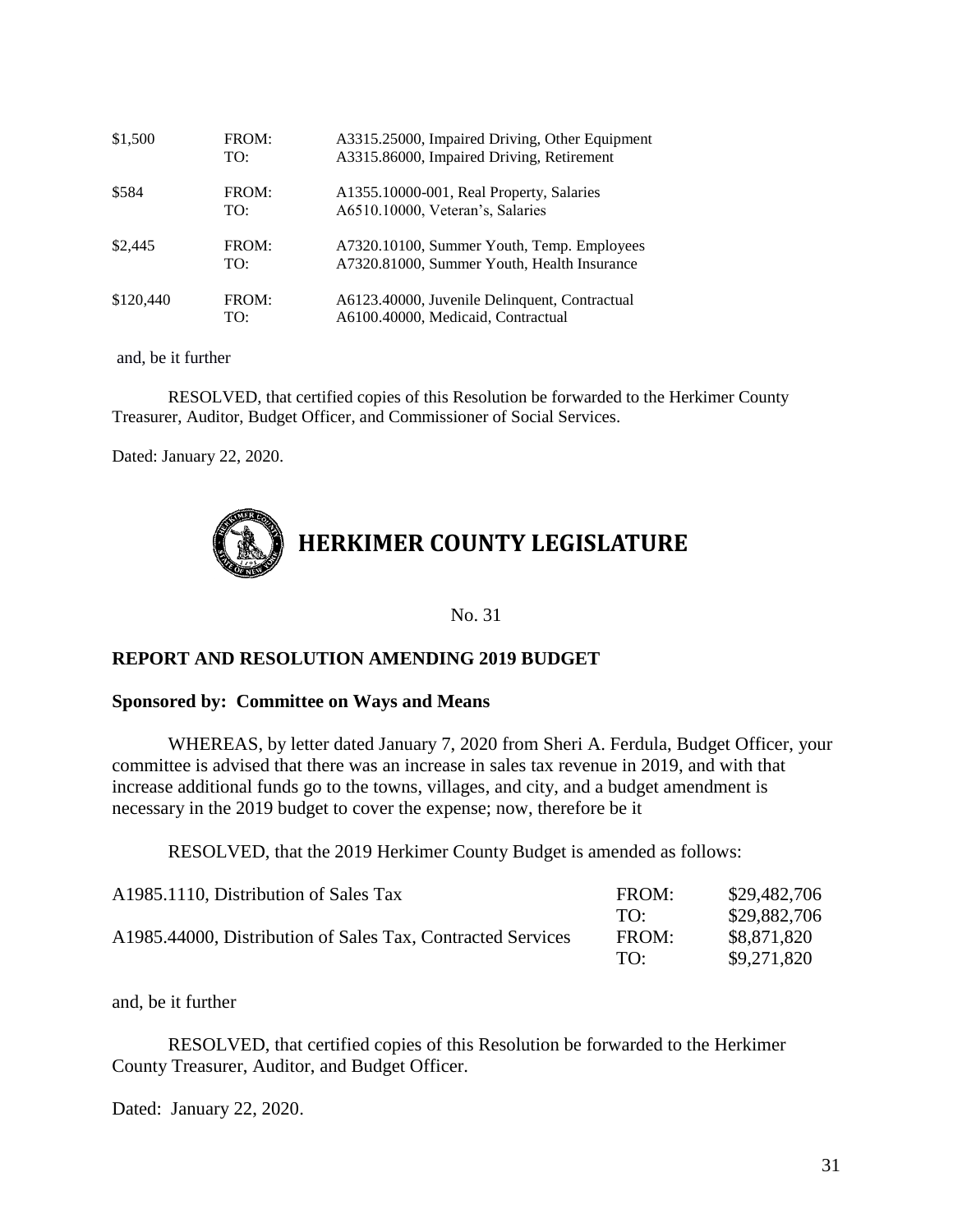

# **HERKIMER COUNTY LEGISLATURE**

No. 32

# **REPORT AND RESOLUTION AMENDING 2020 BUDGET**

# **Sponsored by: Committee on Ways and Means**

WHEREAS, by letter dated January 7, 2020 from Sheri A. Ferdula, Budget Officer, your committee is advised that a budget amendment is necessary in the 2020 budget to adjust for payments for the Community Development Block Grants (CDBG); now, therefore be it

RESOLVED, that the 2020 Herkimer County Budget is amended as follows:

| <b>Revenue Account:</b> A6420.3789C, IDA, State Aid, CDGB | From:<br>To: | \$0<br>\$3,960 |
|-----------------------------------------------------------|--------------|----------------|
| <b>Expense Account:</b> A6420.40100, IDA, Other           | From:<br>To: | \$0<br>\$3,960 |

and, be it further

RESOLVED, that certified copies of this Resolution be forwarded to the Herkimer County Treasurer, Auditor, and Budget Officer.

Dated: January 22, 2020.



No. 33

**REPORT AND RESOLUTION AUTHORIZING SUBMISSION OF DOCUMENTS IN SUPPORT OF HERKIMER COUNTY INDUSTRIAL DEVELOPMENT AGENCY TEN YEAR PAYMENT IN LIEU OF TAXES AGREEMENT WITH ANY OWNER OF PROSPECTIVE OWNER/DEVELOPER OF THE PROPERTY KNOWN AS THE DUOFOLD SITE** 

# **Sponsored by: Committee on County Planning & Development Committee on Ways and Means**

WHEREAS, the Herkimer County Industrial Development Agency (IDA) has requested that the Herkimer County Legislature support a ten year Payment in Lieu of Taxes (PILOT)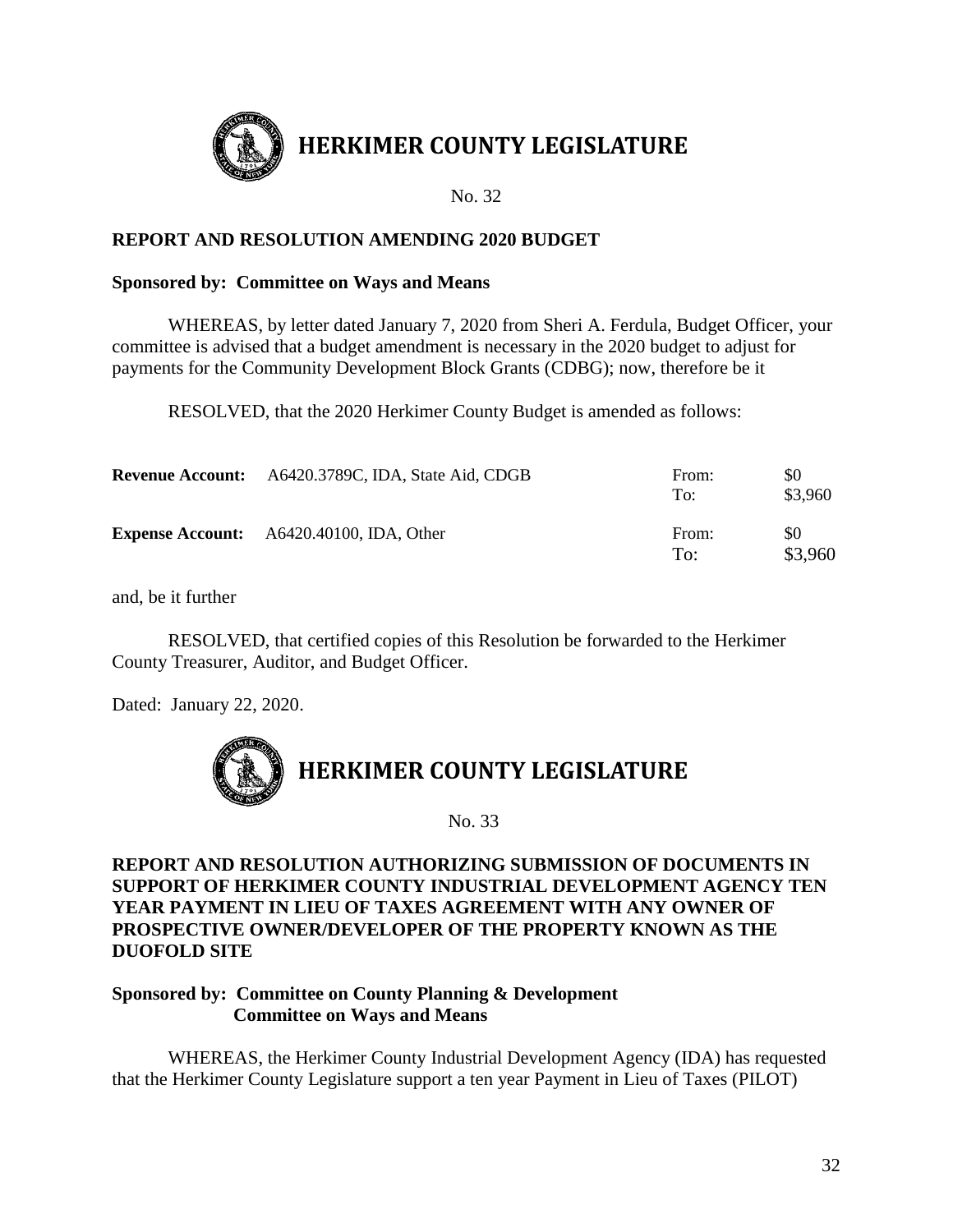Agreement with any owner or prospective owner/developer of the property known as the Duofold site at 7 Spruce Street, Ilion, New York; and

WHEREAS, by letter dated January 7, 2020, John J. Piseck, Jr., Executive Director of the Herkimer County IDA, has requested that the Herkimer County Legislature authorize the Chairman to sign and certify necessary documents in support of an IDA PILOT agreement for the Duofold site; now, therefore be it

RESOLVED, that the Chairman is hereby authorized to sign and certify necessary documents on behalf of Herkimer County in support of a ten year IDA PILOT agreement with any owner or prospective owner/developer of the Duofold site at 7 Spruce Street, Ilion New York, all such documents to be subject to review and approval by the County Attorney and, be it further

RESOLVED, that certified copies of this Resolution be forwarded to the Herkimer County Treasurer, Auditor, Budget Officer, County Attorney, and Executive Director of the Herkimer County Industrial Development Agency.

Dated: January 22, 2020.



No. 34

#### **REPORT AND RESOLUTION AWARDING BID FOR BOILER AND APPROPRIATING FUNDS**

#### **Sponsored by: Committee on County Properties Committee on Ways and Means**

WHEREAS, by letter dated December 26, 2019, Sheri Ferdula, Budget Officer has advised sealed bids were opened on December 13, 2019 for the replacement of one boiler for the Herkimer County Office Building; and

WHEREAS, it is the recommendation of the Budget Officer and your committees that the bid be awarded to Oneida County Boiler Works, 611 Mortimer Street, Utica, NY 13501, in the amount of \$94,500 for the installation of a new H.B. Smith 5.5 million BTHU boiler with a new burner and all controls and parts, as well as removing and disposing of the existing boiler; now, therefore, be it

RESOLVED, that the Herkimer County Legislature hereby awards a bid for the purchase and installation of a new H.B. Smith 5.5 million BTHU boiler with a new burner and all controls and parts, in the amount of \$94,500, as well as removing and disposing of the existing boiler; and, be it further

RESOLVED, additional funds will be necessary and have been verified for the following appropriation: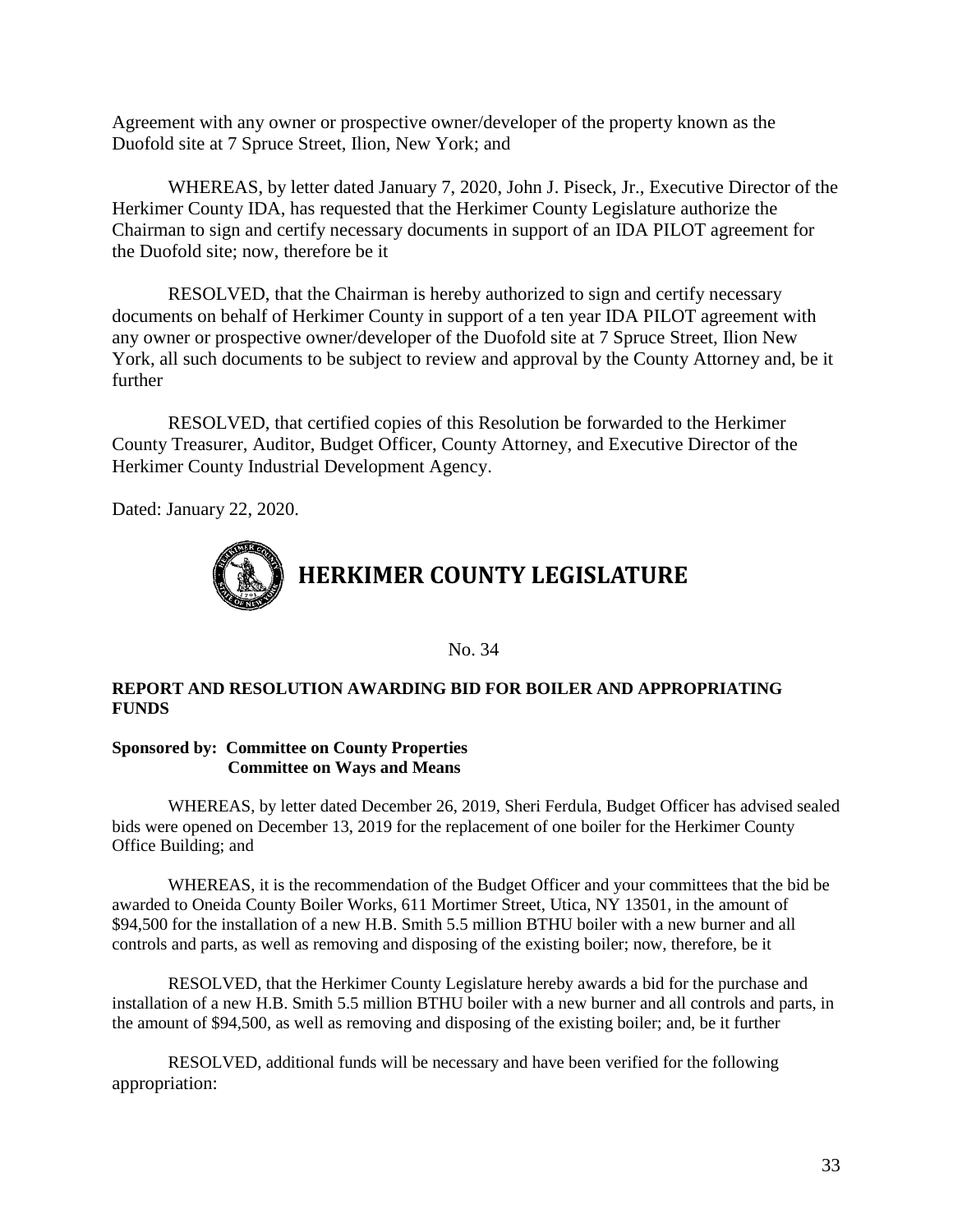\$94,500 From: A889N, Reserve, Co. Building Improvements To: H1620.40000, Buildings, Contractual Expense, Project 16-1

and, be it further,

RESOLVED, that certified copies of this Resolution be forwarded to the Herkimer County Treasurer, Auditor, Budget Officer, Maintenance Foreman and Oneida County Boiler Works.

Dated: January 22, 2020.



No. 35

# **RESOLUTION AUTHORIZING AGREEMENT WITH THE HERKIMER COUNTY INDUSTRIAL DEVELOPMENT AGENCY FOR ADMINISTRATION OF MICROENTERPRISE PROJECT GRANT**

#### **Sponsored by: Committee on County Planning & Development Committee on Ways and Means**

WHEREAS, the County has been awarded a \$200,000 Community Development Block Grant (CDBG) from the New York State Housing Trust Fund Corporation for Microenterprise assistance in Herkimer County; and

WHEREAS, the County, as the grantee of these funds, is responsible for the timely and proper use of the funds and completion of the project in accordance with federal guidelines; and

WHEREAS, the Herkimer County Industrial Development Agency (IDA) has the capacity to administer the program in accordance with and in the best interest of the County and has agreed to be solely responsible for all activities which must be performed to administer the grant; now, therefore, be it

RESOLVED, that the Chairman is hereby authorized to execute a grant agreement between the County and the Housing Trust Fund Corporation, represented by Office of Community Renewal (OCR) and all related documents associated with the OCR grant, including entering into a grant/sub recipient agreement with the IDA for implementation of the project and administration of the OCR grant, all such documents to be subject to review and approval by the County Attorney; and, be it further

RESOLVED, that certified copies of this Resolution be forwarded to the Herkimer County Treasurer, Auditor, Budget Officer, County Attorney, and Herkimer County Industrial Development Agency.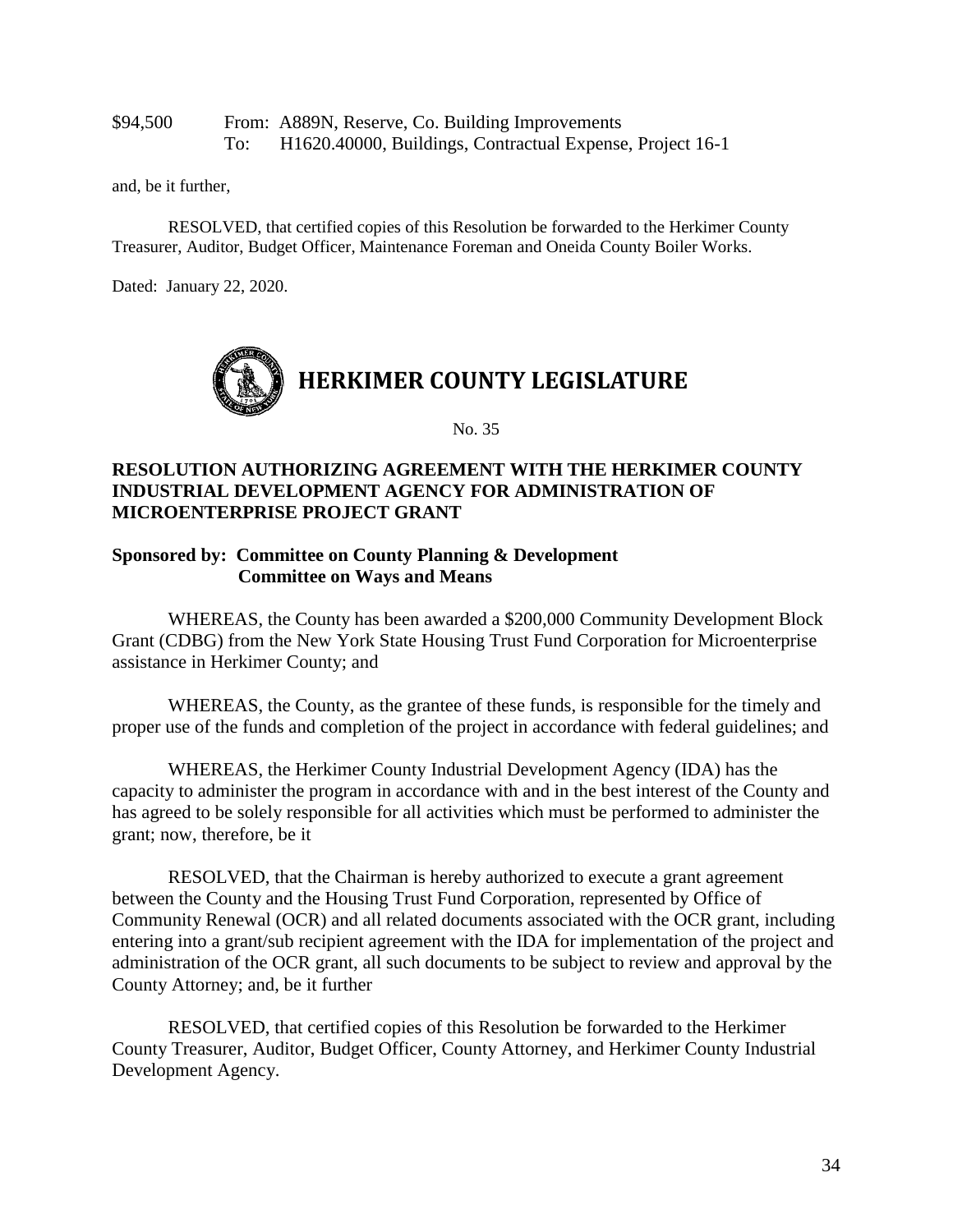Dated: January 22, 2020.



No. 36

# **RESOLUTION AUTHORIZING THE DESIGNATION OF CERTIFYING OFFICER FOR RESPONSIBLE ENTITY FOR ENVIRONMENTAL REVIEW PURPOSES AS REQUIRED UNDER PROGRAMS ADMINISTERED BY THE UNITED STATES DEPARTMENT OF HOUSING AND URBAN DEVELOPMENT**

# **Sponsored by: Committee on County Planning & Development**

WHEREAS, to receive Community Development Block Grant (CDBG) funds and other funds administered by the United States Department of Housing and Urban Development (HUD), the County of Herkimer must comply with the requirements of the National Environmental Policy Act (NEPA) of 1969, and related federal environmental laws and executive orders; and

WHEREAS, Environmental Assessments, Requests for Release of Funds, Certifications, and other related documents must be approved and signed by a designated Certifying Officer, as that person is defined in Section 102 of NEPA and related statutory provisions, who is authorized to assume the status of responsible official under NEPA and related authorities; now therefore, be it

RESOLVED, that the County of Herkimer names Vincent J. Bono, Chairman of the Herkimer County Legislature, as Certifying Officer and hereby authorizes him to take and direct all actions necessary and proper to comply with the environmental review regulations contained in NEPA.

Dated: January 22, 2020.



No. 37

# **RESOLUTION CONFIRMING HERKIMER COUNTY FAIR HOUSING PLAN OF 1998**

**Sponsored by: Committee on Administration/Veterans' Affairs**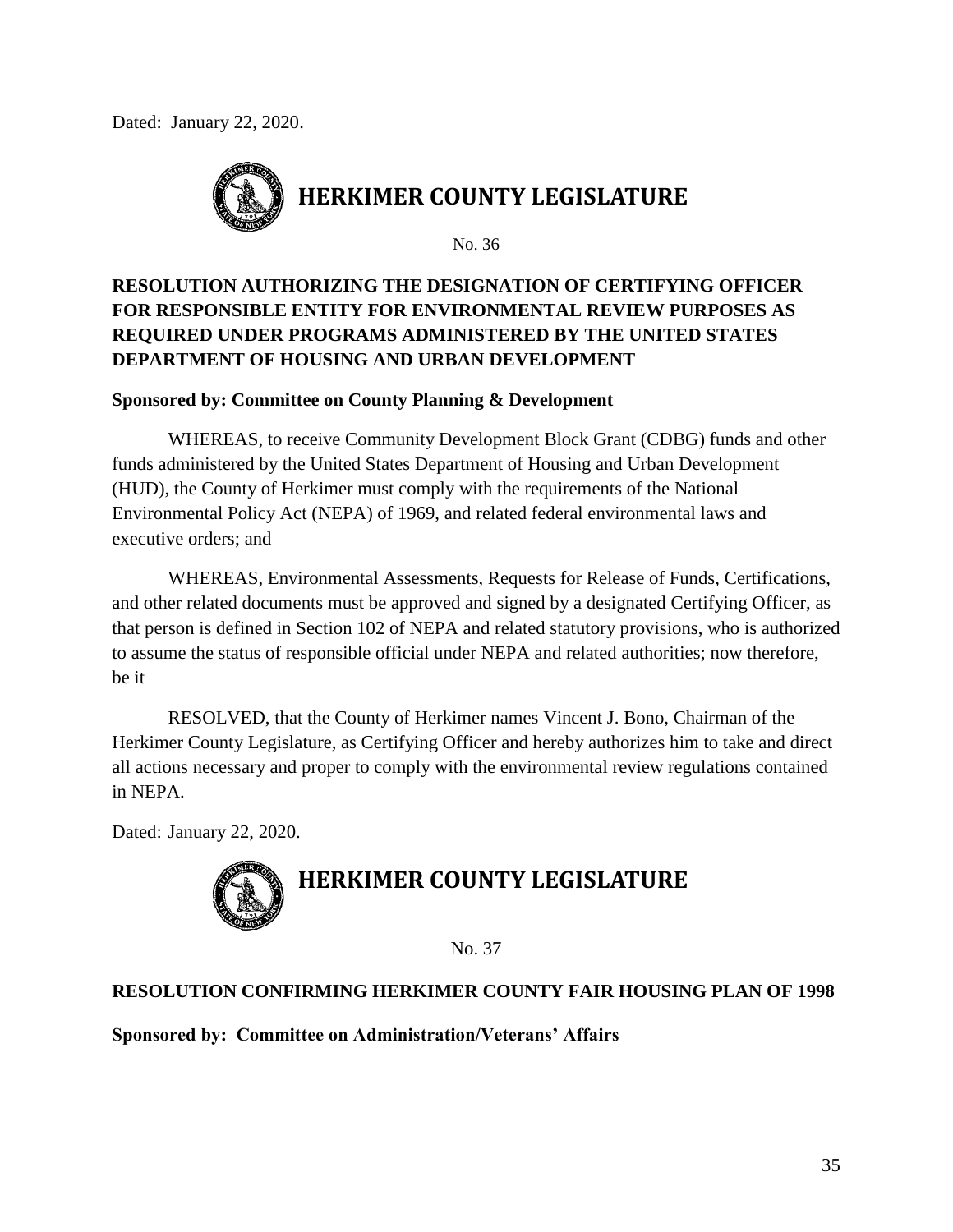WHEREAS, Federal and New York State laws prohibit discrimination in the sale, rental, and financing of housing on the basis of race, creed, gender, national origin, familial status, marital status, or handicap; and

WHEREAS, it is the intent of Herkimer County to maintain a fair housing environment and to deal effectively with housing discrimination problems as they are identified, inform residents of the laws that protect them from housing discrimination, and assist aggrieved persons as necessary and appropriate; now, therefore be it

RESOLVED, that the Herkimer County Fair Housing Plan of 1998 is hereby confirmed and remains in full force and effect; and, be it further

RESOLVED, that the Office of the County Administrator serves as the County Office to take action to increase public awareness of fair housing issues pursuant to the Herkimer County Fair Housing Plan of 1998; and, be it further

RESOLVED, that as set forth in the Herkimer County Fair Housing Plan of 1998, the County Administrator shall receive and assist with any complaints of discrimination; and, be it further

RESOLVED, that certified copies of this Resolution be forwarded to the Herkimer County Treasurer, Auditor, Budget Officer, all other Herkimer County Department Heads, Executive Director of the IDA, President of HCCC, and Senior VP of Administration and Finance of HCCC.

Dated: January 22, 2020.



No. 38

# **RESOLUTION APPOINTING REPRESENTATIVES OF INTERCOUNTY LEGISLATIVE COMMITTEE OF THE ADIRONDACKS**

#### **Sponsored by: Committee on Natural Resources**

WHEREAS, the Counties of Essex, Hamilton, Herkimer, Lewis, St. Lawrence, Washington, Saratoga, Clinton, Franklin, Fulton and Warren have established the Intercounty Legislative Committee of the Adirondacks for the purpose, among other things, of initiating and taking positions on pending legislation affecting the Adirondack area; now, therefore, be it

RESOLVED, that Vincent J. Bono, Chairman of the Herkimer County Legislature, Legislator Raymond Smith, Legislator Patrick E. Russell, Legislator Bob D. Hollum, Legislator John P. Stephens and James W. Wallace, County Administrator, be and hereby are designated as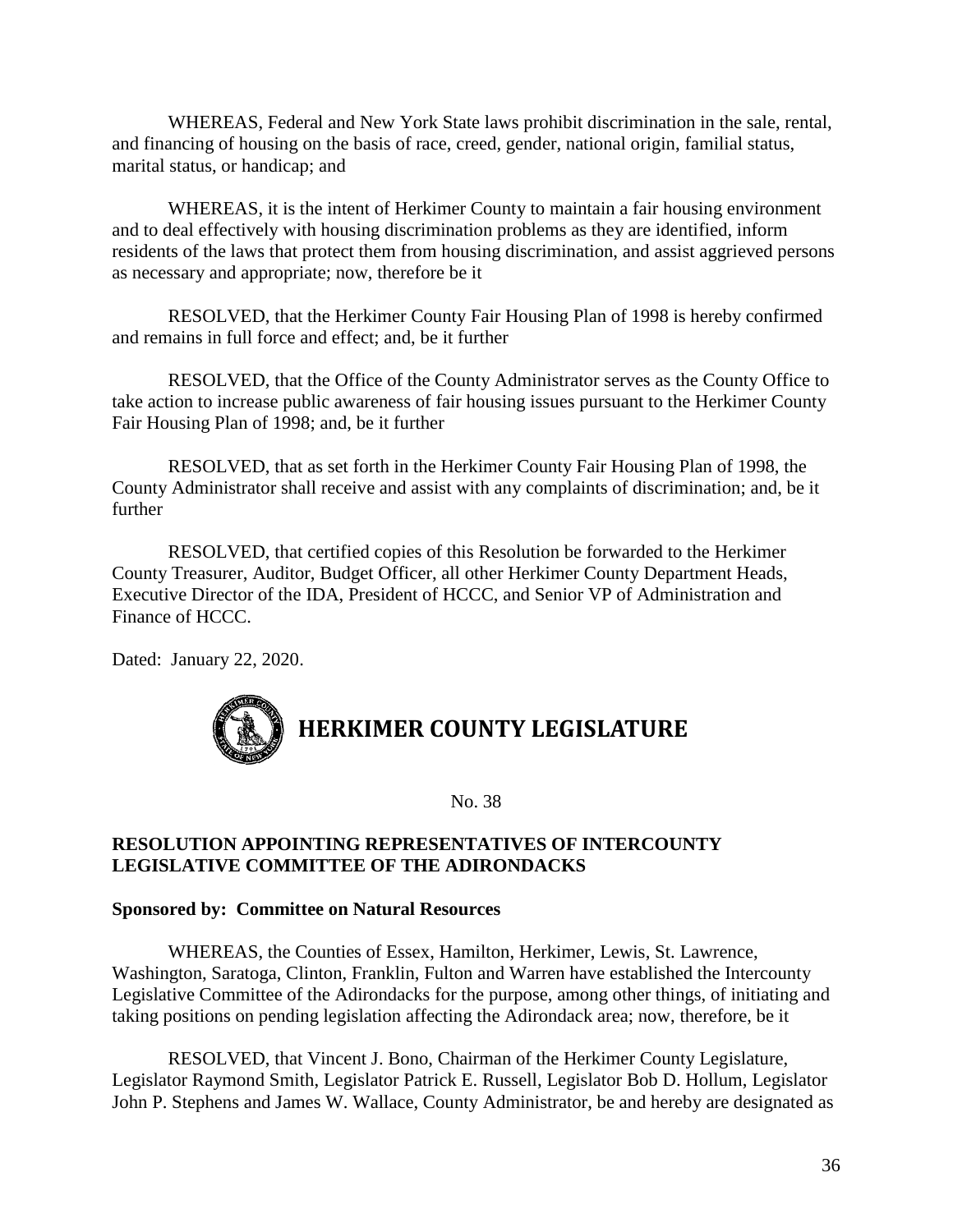representatives of the County of Herkimer on the Intercounty Legislative Committee of the Adirondacks during the year 2020; and be it further

RESOLVED, that certified copies of this Resolution be forwarded to the Herkimer County Treasurer, Auditor, Budget Officer and the Intercounty Legislative Committee of the Adirondacks.

Dated: January 22, 2020.



No. 39

# **RESOLUTION REQUESTING LEGISLATION AUTHORIZING THE EXTENSION OF THE ADDITIONAL SALES AND COMPENSATING USE TAX**

# **Sponsored by: Committee on Ways and Means Committee on Administration/Veterans Affairs**

WHEREAS, the Legislature of the State of New York adopted and the Governor signed into law as Chapter 61 of the Laws of 2017 authorizing the County of Herkimer to extend the imposition of an additional One and One Quarter Percent (1 ¼%) sales and compensating use tax for the period beginning December 1, 2017 and ending November 30, 2020; and

WHEREAS, in order for this additional sales and compensating use tax to be extended, new legislation by the Legislature of the State of New York shall be required; now, therefore, be it

RESOLVED, that the Herkimer County Legislature hereby requests its Assemblymen and Senators to introduce into the New York State Legislature bills which would seek a three year extension and amendment of the statutory authorization for Herkimer County to impose an additional 1 ¼% sales and compensating use tax, with the new period to commence December 1, 2020, and with the additional ¼% to be dedicated to the costs of the construction and financing of a new correctional facility; and, be it further

RESOLVED, that certified copies of this Resolution be forwarded to Senator James L. Seward, Senator James Tedisco, Assemblyman Robert Smullen, Assemblyman Brian D. Miller and Assemblywoman Marianne Buttenschon.

Dated: January 22, 2020.